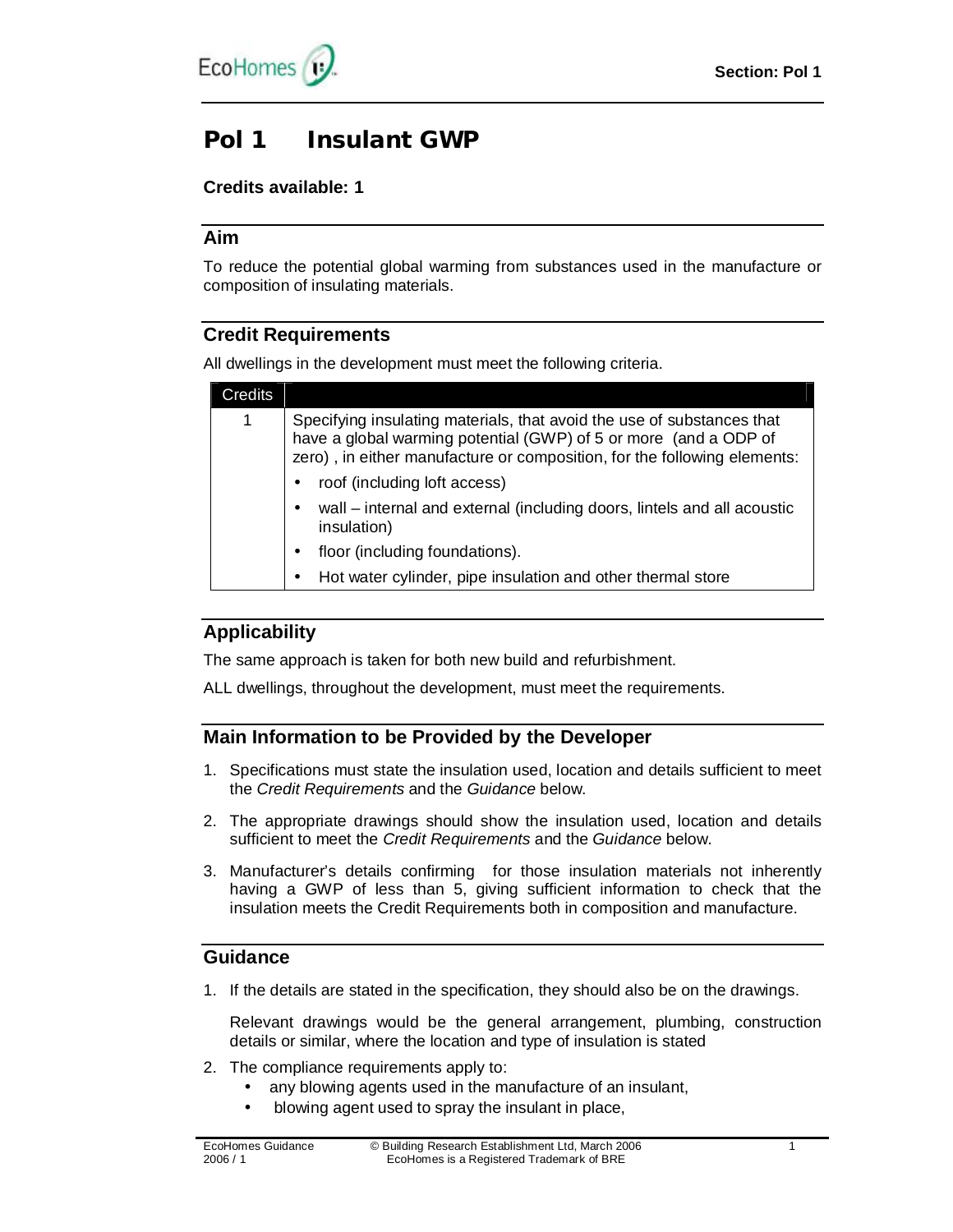

- the materials used in the product itself.
- 3. For insulants that do not inherently have a GWP of less than 5 and an ODP of zero, (in either manufacture or composition), the developer will need to confirm that the insulant has a GWP of less than 5 and is free from ozone depleting substances.
	- Manufacturer's confirmation is required that the material has both a GWP of less than 5 and a zero ODP. Typically this may be supported by an independent UKAS accredited certification body.
	- Typical insulants that do **not** inherently have a GWP of less than 5 and a zero ODP will include polyurethane foams, polyisocyanurates and others.
	- Typical insulants that inherently have a GWP of less than 5 and a zero ODP will include natural insulation materials (if not blown) such as:

| mineral fibre  | cellulose insulation        |
|----------------|-----------------------------|
| glass fibre    | wood fibre board            |
| cork           | wool                        |
| cellular glass | flax                        |
| nitrile rubber | recycled newspaper and jute |

- 4. Note that the use of ozone depleting substances (ODP) in the manufacture or composition of insulating materials is now prohibited in the UK /EU. However there may be a limited amount of such materials stock piled for use. Only products with absolute zero ODP are acceptable. Negligible levels of ODP will not comply.
- 5. If there is no insulation in any of the elements described, the relevant credits will be given as default.
- 6. If a combi-boiler is specified, and no hot water cylinder or thermal store is required, the credit for hot water cylinder is achieved, provided the combi-boiler and any insulated pipes do not use ozone-depleting substances in their manufacture.
- 7. Ensure that information is provided for:
	- both external and internal walls
	- insulation in the foundations, loft access doors and other doors
- 8. Ensure that all elements/ parts of elements are checked. For example, the roof construction may be pitched with mineral fibre insulation specified. However, there may be a small amount of flat roof construction where extruded polystyrene is used.
- 9. The manufacturing process of insulating materials changes regularly, because of this EcoHomes does not include a complete list on specific insulating materials that comply. Unless solid natural insulants are being specified, it is likely that only those products using  $CO<sub>2</sub>$  or pentane as a blowing agent will comply at present.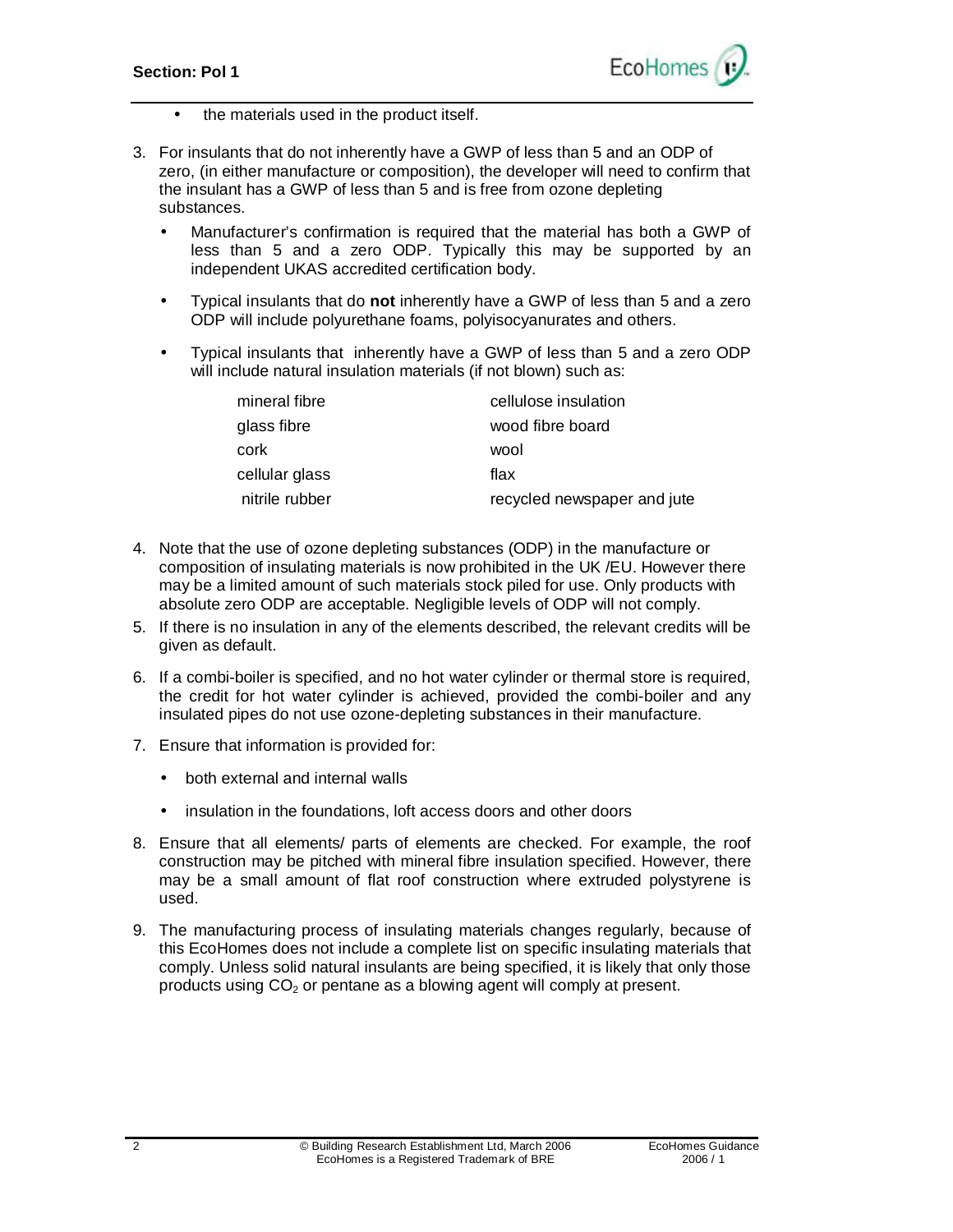

#### *Flats*

10. There is no specific guidance for flats/apartments. The standard approach should be followed.

#### *Refurbishment*

- 11. Assess any **new** insulation to be put in.
- 12. Existing insulants will be deemed to satisfy these criteria as default, as no new Ozone Depleting or Global Warming potential substances are emitted.

#### *Special Cases*

There are currently none for this issue.

## **Supplementary Guidance**

*A: Definition of Global Warming Potential* 

Global Warming Potential (GWP) is defined as the potential for damage that a chemical has relative to 1 unit of carbon dioxide, the primary greenhouse gas.

*B: Definition of Ozone Depletion Potential* 

Ozone Depletion Potential (ODP) is defined as the total change in ozone, per unit mass, when the substance has reached a steady state in the atmosphere.

## **Further Information**

See *References* below.

# **Background**

The 'Greenhouse Effect' results from increased emissions of certain gases associated with modern day life. Most of the heat from the sun (short wave solar radiation) that reaches the Earth is absorbed by the surface and warms it up, while about a third is reflected back through the atmosphere into space. Some of this reflected radiation is trapped at the top of the atmosphere by a layer of gases which absorb and recycle the heat back towards the Earths surface and so warm it still further. These gases act in a similar, yet different, way to the glass in a greenhouse – heat is allowed in but cannot get out – hence we have the 'Greenhouse Effect'.

Global warming potential (GWP) is a relative measure of how effective a gas is at preventing the passage of infra-red radiation (i.e the Earths's heat). The GWP measures the total energy absorbed by 1 kg of released gas over a fixed period of time. CO2 is given a GWP of 1.0.

The Kyoto Protocol has set limits to six specific gases that contribute towards global warming. These are carbon dioxide, methane, nitrous oxide, hydroflourocarbons, perflourocarbons and sulphur hexafluoride. In the table below show the GWP for each of these gases.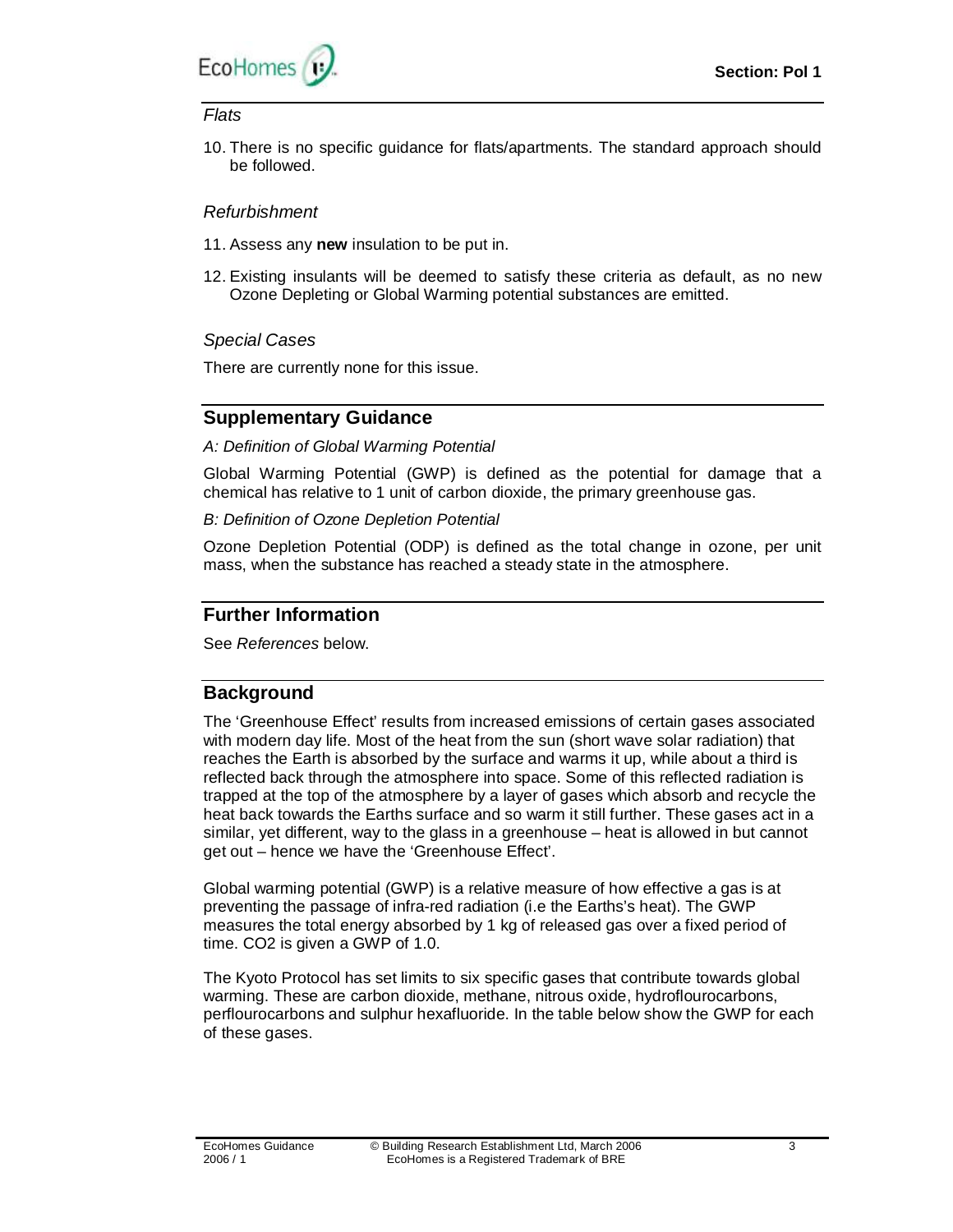#### **Section: Pol 1**

L



| Gas                        | <b>GWP</b> |
|----------------------------|------------|
| <b>Carbon Dioxide</b>      |            |
| Methane                    | 21         |
| Nitrous oxide              | 310        |
| Hydroflourocarbons - HFC's | 140-11700  |
| Perflourocarbons-PFC's     | 6500-9200  |
| Sulphurhexaflouride -SF6   | 23900      |
|                            |            |

Reference: *National Atmosperic Emissions Inventory, UK Emissions of Air Pollutants 1970-2003*, DEFRA, UK, (GWP) based on 100 year time horizon.

Following the Montreal Protocol the production of CFC's is now banned. The use of HCFCs as the blowing agent for insulating materials has also been phased out in the UK and Europe. However, as there may still be stockpiles available the ODP must also be verified for this credit.

Many insulation blowing agents have significant global warming potential (GWP), including HFCs which are commonly used as replacements for HCFCs. Therefore this credit requires that substances with a significant GWP are avoided in the manufacture of any insulating materials used in the building.

#### **References**

Guidance on the EC Regulation No 2037/2000 on Substances that deplete the ozone layer, October 2000, DTI. Available on-line at <http://www.dti.gov.uk/access/ozone.htm>

Defra, Environmental statistics <http://www.defra.gov.uk/environment/statistics/globatmos/gagginvent.htm>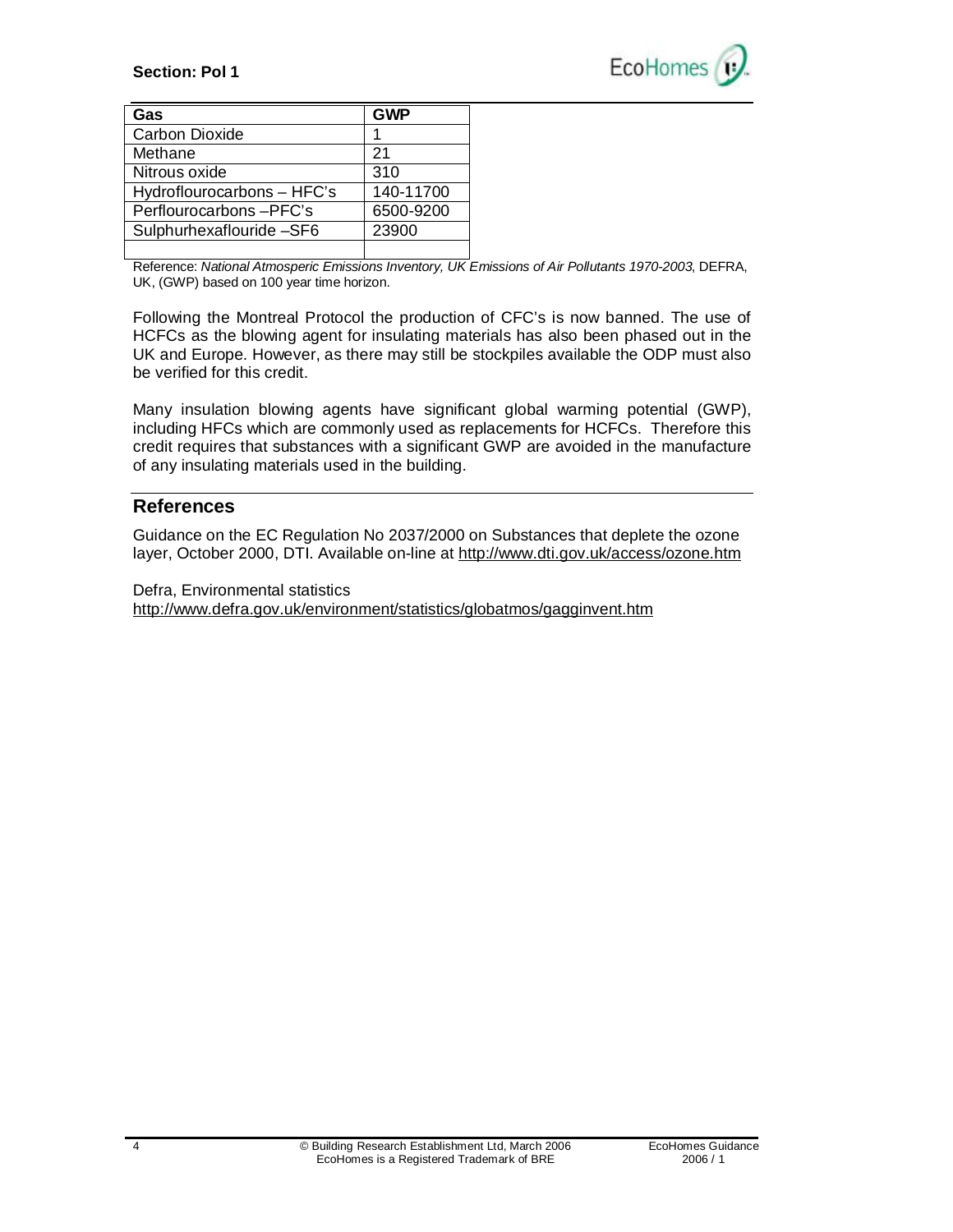

# **Pol 2 NO<sup>x</sup> Emissions**

## **Credits available: 3**

## **Aim**

To reduce the nitrous oxides  $(NO_x)$  emitted into the atmosphere.

## **Credit Requirements**

Credits are awarded on the basis of  $NO<sub>x</sub>$  emission arising from the operation of all space heating and hot water systems across the development in accordance with the following criteria.

| Credits | Dry $NOx$ level | Boiler class      |
|---------|-----------------|-------------------|
|         | (mg/kWh)        | (BS EN 297: 1994) |
|         | ≤100            |                   |
|         | ≤70             |                   |
|         | ≤40             | above             |

# **Applicability**

The same approach is taken for both new build and refurbishment.

95% of dwellings throughout the development must be served by heating and hot water systems with an average  $NO<sub>x</sub>$  emission rate of less than or equal to the levels listed above.

# **Main Information to be Provided by the Developer**

- 1. Details of primary and secondary space and hot water heating systems. Such details should include the estimated annual consumption (from the SAP calculations).
- 2. Where fossil fuel boilers are present:
	- Make, model and dry  $NO_x$  levels and/or class of boiler specified.
	- Confirmation of  $NO<sub>x</sub>$  levels and/or class from manufacturer, e.g. manufacturer's literature. Printouts from manufacturers' websites are acceptable if the web address is included. (Note: If  $NO<sub>x</sub>$  levels are not in the literature, details can generally be obtained from the technical sales department of the relevant manufacturer. Full details of the source must be given in the assessor's report.)
	- Type of flue i.e. open or balanced.
	- $NO<sub>x</sub>$  levels may be stated in the general contract specification as an alternative to supplying the make and model of a specific boiler.
- 3. Where any other system (apart from grid electricity) is present:
	- Details of the system
	- Confirmation of  $NO<sub>x</sub>$  levels from manufacturer.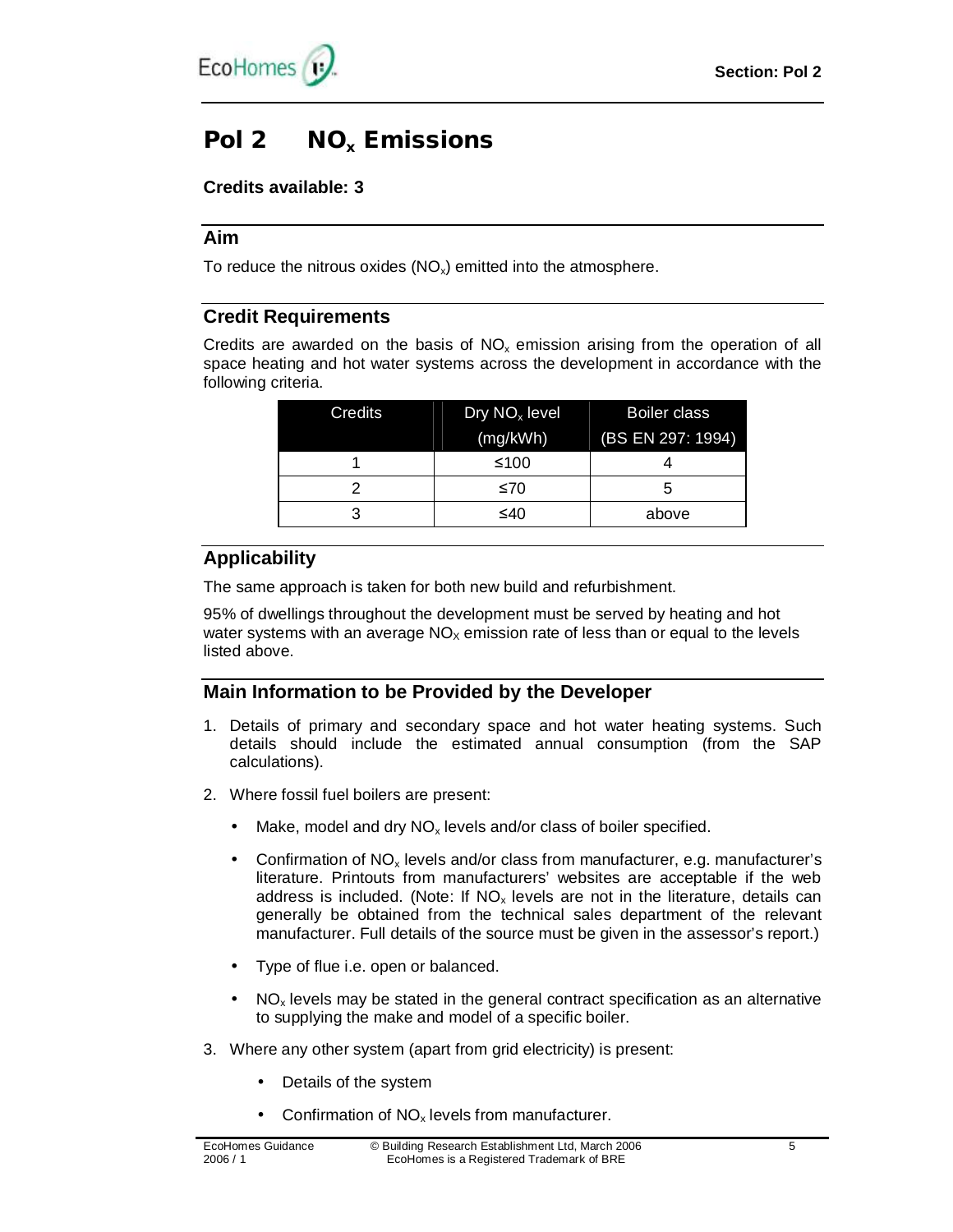

4. Where the heat load is estimated to be less than 8% of the heat load of a Building Regulation (2006) compliant home of the same type and size, SAP calculations for both the base case and the '8% home case' are required.

## **Guidance**

- 1. If a dwelling contains more than one type of heating and hot water system calculate the average  $NO_x$  emissions for that house type according to *Supplementary Guidance A*.
- 2. NO<sup>x</sup> emissions are based on the British Standards BS EN 297: 1994, and credits are awarded according to this classification and are measured as dry  $NO<sub>x</sub>$  (at 0%) excess O2). Where figures supplied are other than dry NOx, see *Supplementary Guidance C.*
- 3. The emissions should be estimated under normal operating conditions (not standby).
- 4. The  $NO<sub>x</sub>$  levels and standards principally apply to natural gas boilers, but other fuels may meet the standards (See *Special Cases* below).
- 5. For standard boilers, the  $NO_x$  information will be available from the manufacturer.
- 6. Where the heat load (i.e. heating and hot water) for a super insulated/ exemplar home is 8% of the heat load for a Building Regulations compliant building of the same size and type, 1 credit can be awarded regardless of the primary fuel used. 2 credits if this figure is 6% and 3 credits if it is 3%. SAP sheets/ calculations need to be provided for both the base case and the super insulated/ exemplar case.
- 7. Other heating sources such as open flue installations, secondary heating, electricity, CHP, heat pumps, renewables and wood – have additional guidance in *Special Cases.*
- 8. If air conditioning is present this has to be taken into account, provided it accounts for more than 15% of the total energy demand.

#### *Flats*

9. There is no specific guidance for flats/apartments. The standard approach should be followed.

#### *Refurbishment*

10. There is no specific guidance for refurbishment. The standard approach should be followed.

#### *Special Cases*

11. Open flue installations.

Credits will not be awarded where open flue installations are specified, except where they are a secondary heating source as defined below. In open flue installations, low  $NO<sub>x</sub>$  boilers can emit levels of carbon monoxide (CO), which can cause serious health risks.

12. Secondary/supplementary heating/hot water.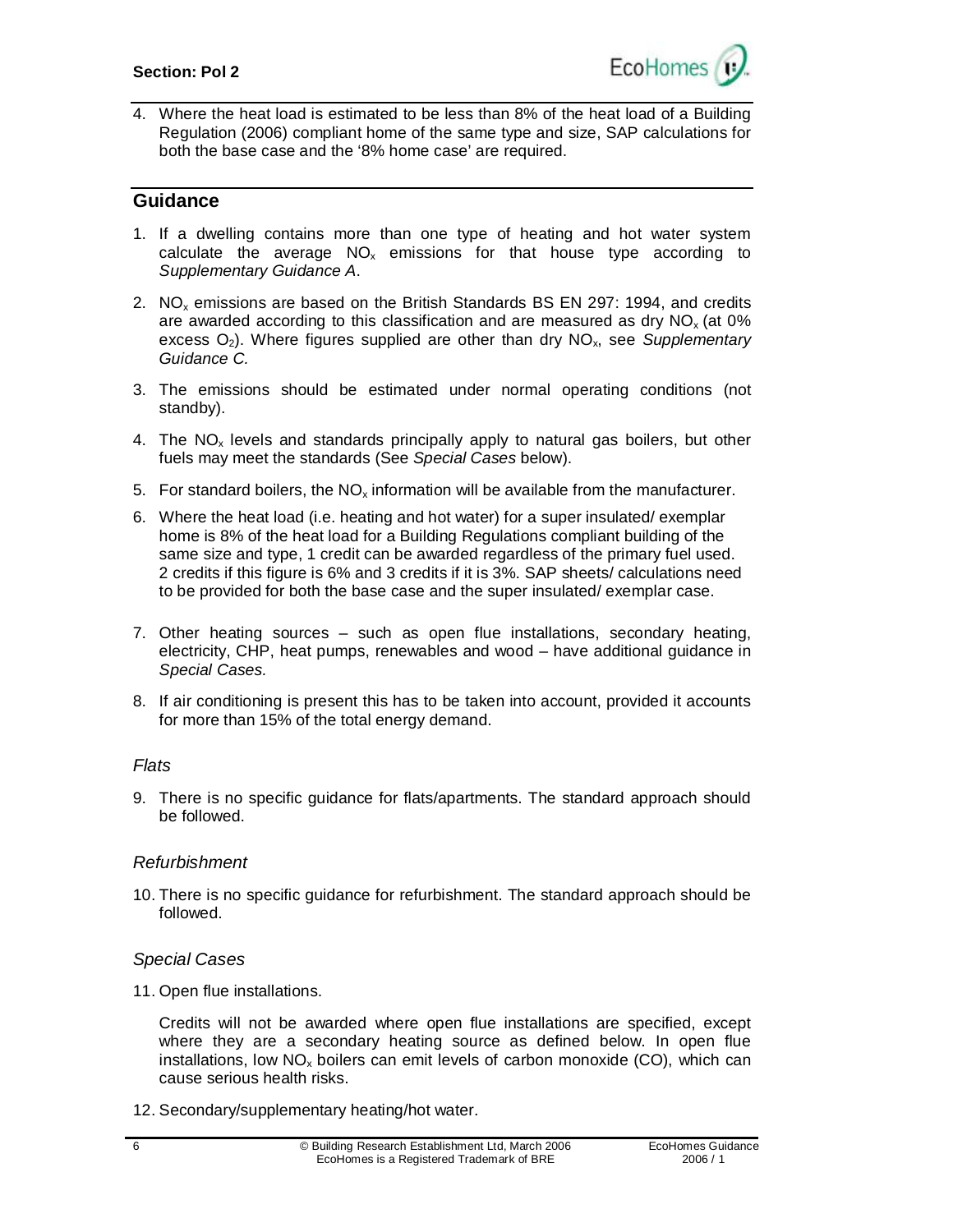

Information on the  $NO<sub>x</sub>$  emissions is not required, provided the secondary heating supplies less than 8% of total heat and hot water demand in any dwelling. (The split may be calculated from the SAP worksheet, which details energy from the primary [main] and secondary heating systems and hot water. Any system classified as a secondary heating system under SAP will also be classified as a secondary heating system under this credit)

13. Electricity.

The source of the electricity needs to be considered. If it is sourced from the national grid, the emissions are approximately 1200mg/kWh, and it is therefore unlikely that a development with a significant proportion of electric heating will meet the requirements. A commitment to use a Green Tariff to supply electricity to heat the dwellings is not sufficient to comply with this credit. Use of local or on site dedicated renewable electricity is acceptable however.

14. CHP

The developer must provide information on the  $NO<sub>x</sub>$  emissions from the CHP plant. Only the heat-related emissions should be considered, and specific calculation will be carried out by the assessor. See *Supplementary Guidance B,C & D*.

15. District heating systems.

The developer must provide information on the NOx emissions from the system. Systems that incinerate waste usually have  $NO<sub>x</sub>$  emission rates higher than the levels set to achieve any EcoHomes credits.

16. Zero Emission Energy source/s:

Three credits can be awarded where all heat and hot water is supplied by a local zero emission renewable energy source, e.g. photovoltaics, wind power (see *Pollution 4 – Renewable and Low Emission Energy Source* for full details of acceptable zero emission energy sources) For these energy sources there are no resulting emissions including NOx. Details must be supplied.

17. Low emissions energy source/s:

For systems such as biomass/ wood burning information on the NOx emissions must be provided. Even though the emission levels are likely to be low, they are not zero and will vary depending on system and fuel type.

18. Heat pumps

If the electricity required to run the heat pump is less than 8% of the electricity that would have been required should the home not have had the heat pump system, 1 credit can be awarded. 2 credits if this figure is 6% and 3 credits if it is 3%. SAP calculations for both the heat pump case and the non heat pump case must be provided.

Where electricity for heat pumps is provided from a local zero emission renewable source such as PV's, wind etc., there are no resulting emissions. This source of heating can therefore also be counted as having zero  $NO<sub>x</sub>$  emissions and 3 credits can be awarded.

For any other system, or for clarification on how to estimate the  $NO<sub>x</sub>$  emission, please contact BRE.

7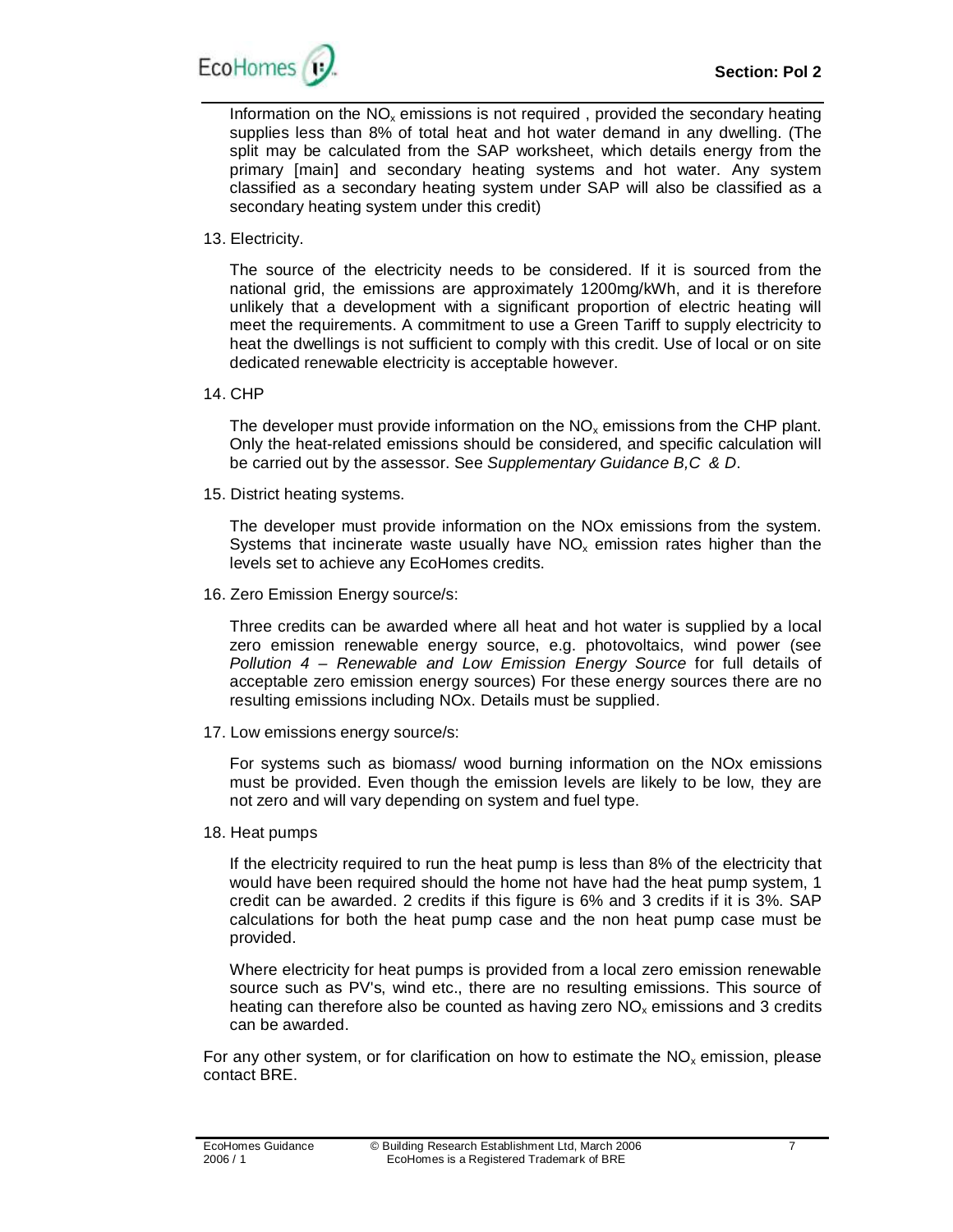

# **Supplementary Guidance**

## *A: Calculating the average NOX emissions for house types with more than one heating/hot water system*

Where heat and hot water is provided by more than one system in a dwelling (i.e. there is a 'main' and 'secondary' systems) it may be necessary to calculate the total  $NO_x$ emissions for the combined systems. This is necessary when the secondary system satisfies more than 8% of a the dwelling's combined total heating and hot water demand. The calculation procedure is detailed below in Table 1:

As for the calculation of credit Ene 1, refer to the SAP worksheet for the water heating and space heating demand for each house type. This is usually given in GJ and will need to be converted to kWh.

| <b>Dwelling Type:</b>                                           |                                                              |                                                            |                                                        |  |
|-----------------------------------------------------------------|--------------------------------------------------------------|------------------------------------------------------------|--------------------------------------------------------|--|
|                                                                 | Heating and<br>Hot Water<br>Demand<br>kWh/year<br>(from SAP) | <b>NOx Emission</b><br>rate for Each<br>System<br>(mg/kWh) | <b>Total NOx</b><br><b>Emission per</b><br>System (mg) |  |
| <b>Water Heating</b>                                            | (51)<br>$[1]$<br>x                                           | $[4]$                                                      | [7]<br>$=$                                             |  |
| Space Heating (Primary)                                         | (85)<br>$[2]$<br>x                                           | $[5]$                                                      | [8]<br>$\quad \  \, =$                                 |  |
| Space Heating (Secondary)                                       | $(85a)$ x<br>$[3]$                                           | [6]                                                        | $[9]$<br>$=$                                           |  |
| Total Energy Demand (kWh)                                       | $[10]$                                                       |                                                            |                                                        |  |
| Total NO <sub>x</sub> emissions (mg) for<br>Dwelling Type       |                                                              | $[7]+[8]+[9]$                                              | $=$ [11]                                               |  |
| Average NO <sub>x</sub> Emissions<br>(mg/kWh) for Dwelling Type |                                                              | $[11] \div [10]$                                           | $= [18]$                                               |  |

#### **Table 1: Calculation of average NO<sup>x</sup> emission for a dwelling type.**

Numbers in square brackets [ ] are the box reference numbers

Numbers in ordinary ( ) brackets are the SAP table reference boxes

## *B: Calculation Method for Combined Heat and Power (CHP).*

Where **CHP** systems are present or specified, only the heat-related emissions should be considered. The  $NO<sub>x</sub>$  emissions should be allocated to heat and power in line with their respective power outputs and the heating component only compared to the credit scale. The following formula should be used to determine this:

Heat related  $NO_x$  emissions = (A/B) x N

Where:

 $A = heat output (kWh)$ 

- $B =$  total output (kWh) i.e. heat and power outputs
- N = total  $NO_x$  emissions (mg/kWh) system manufacturer to provide information. (Where data is provided in different units, or at a level of excess oxygen above zero, the manufacturer should be asked to convert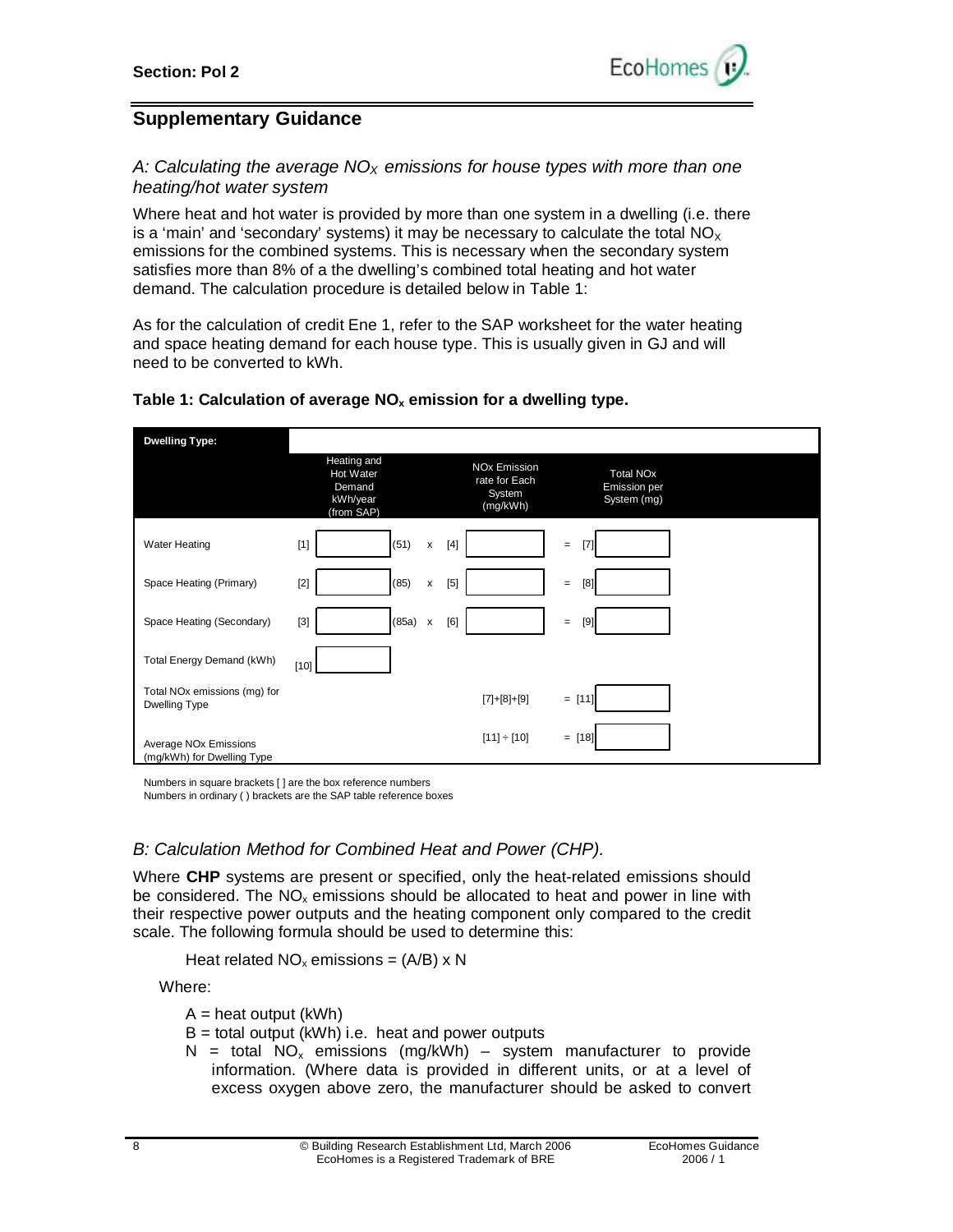

this to comply with the EcoHomes requirements, alternatively the assessor may correct these using the factors below)

Where a CHP system has been sized on the power demand, rather than the heat demand (i.e. where 'waste heat' from a community power generation system is used to meet part of the demand) additional heating systems will often be required and the method outlined under *Supplementary Guidance A* above should be used to calculate the average  $NO<sub>x</sub>$  emissions.

#### *C: Conversion Factors*

**Manufacturers should be asked to supply dry NO**<sup>x</sup> **emissions data in mg/kWh.**  Where this is not possible the assessor may use the following conversion factors to convert figures in mg/m<sup>3</sup>, ppm or wet  $NO<sub>x</sub>$ . It should be noted that these conversion factors assume worst-case efficiencies and are likely to give conservative answer**.** This could have the effect of lowering the number of credits achieved.

- Figures in mg/m<sup>3</sup> should be multiplied by 0.857 in order to gain emissions in mg/kWh. A conversion may also be necessary for data not calculated at 0% excess oxygen (see below).
- Figures in **parts per million (ppm)** should be multiplied by 1.76 in order to obtain mg/kWh. A conversion may also be necessary for data not calculated at 0% excess oxygen (see below).
- The EcoHomes criteria is based on dry  $NO<sub>x</sub>$  values almost all manufacturers will quote emissions in dry NO<sub>x</sub>. However if wet NO<sub>x</sub> figures are supplied, these should be converted to dry  $NO_x$ . This can be done by multiplying the wet  $NO_x$ figure by 1.75.

## *D: Excess Oxygen Correction*

If a NO<sub>x</sub> emission rate is quoted by the manufacturer in mg/m<sup>3</sup> or ppm, then it should be established at what % oxygen this emission was made.

The greater the amount of excess oxygen in the flue gases at the time of measurement, the more 'diluted' the  $NO<sub>x</sub>$ . It is therefore important to convert any emission rate back to 0% excess oxygen. For the purpose of EcoHomes, use the following conversion factors for the most frequently used rates supplied by manufacturers:

| $\%$ excess $\mathrm{O}_2$ | Conversion (c) |
|----------------------------|----------------|
| 3%                         | x 1.17         |
| 6%                         | x 1.40         |
| 15%                        | $x \cdot 3.54$ |

Conversion factor  $c = 20.9 / (20.9 - x)$ 

where  $x = %$  excess O2 (NOT excess air) and 20.9 is the percentage of O<sub>2</sub> in the air.

## **Further Information**

#### *Sedbuk database*

Has all domestic boiler and quotes efficiencies, but does not include the  $NO<sub>x</sub>$  levels: [www.sedbuk.com](http://www.sedbuk.com)

*British Standards*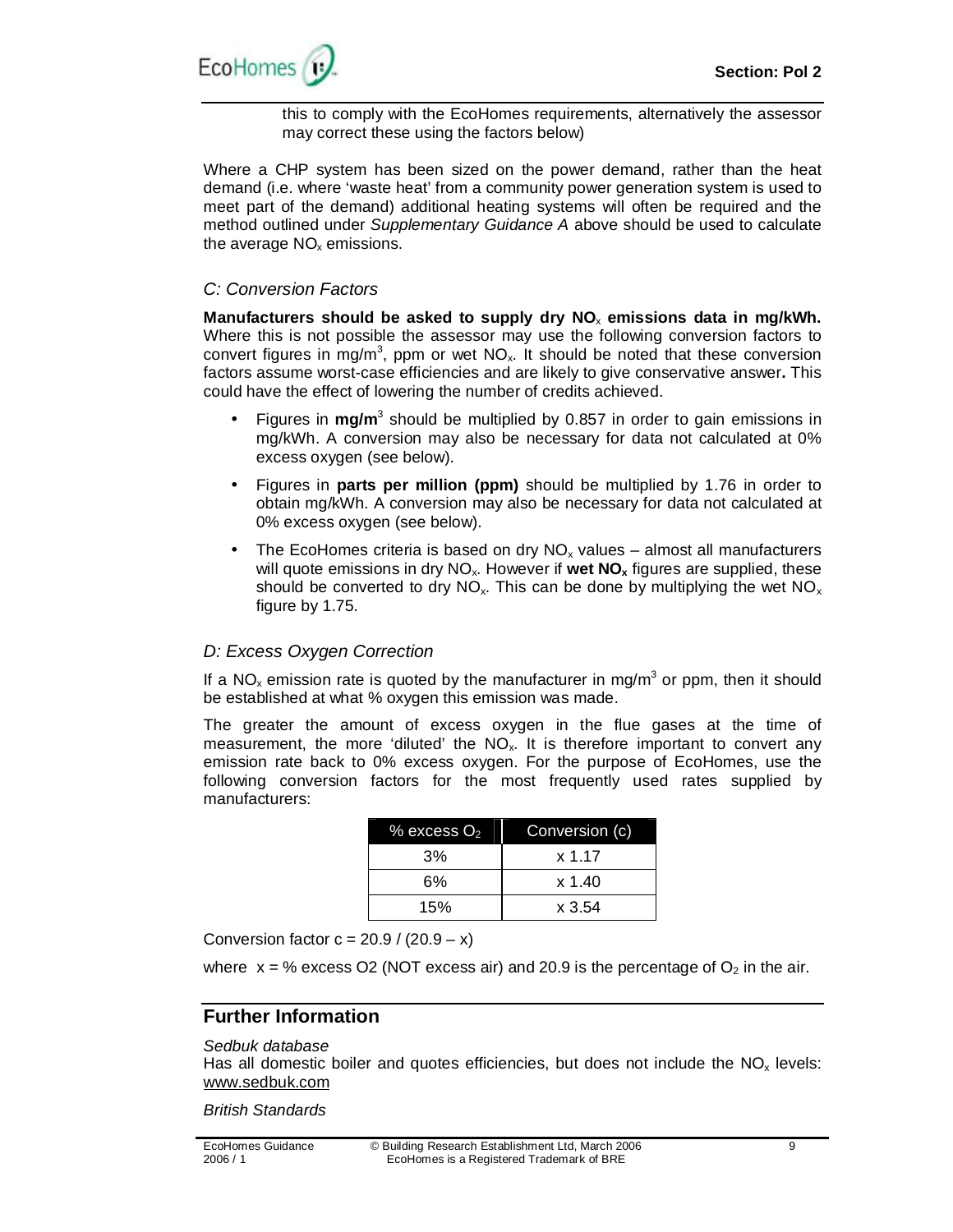

#### [www.bsi.co.uk](http://www.bsi.co.uk)

*Action Energy and energy advice and Government energy programme*  Replaces the Best Practice Programme: [www.actionenergy.org.uk](http://www.actionenergy.org.uk)

## **Background**

Nitrous oxides ( $NO_x$ ) are emitted from the burning of fossil fuels and contribute to both acid rain and to global warming in the upper atmosphere. At ground level, they react to form ozone, a serious pollutant and irritant at low level.

Burners in domestic heating systems are a significant source of low-level  $NO<sub>x</sub>$ , while power stations (and therefore electric heating) are a significant source of  $NO<sub>x</sub>$  in the upper atmosphere. Whereas  $CO<sub>2</sub>$  is produced simply in proportion to quantity of gas burned, the amount of  $NO<sub>x</sub>$  emissions varies from product to product. This credit rewards developers who include low-NO<sub>x</sub> boilers or other low NO<sub>x</sub> systems, such as renewables, in their schemes.

## **References**

British Standards EN 297:1994. A1:1995, A2:1996, A3:1996, A5:1998 and A6:2003 *Gas-fired central heating boilers,* page 42, table 14, section 3.6.2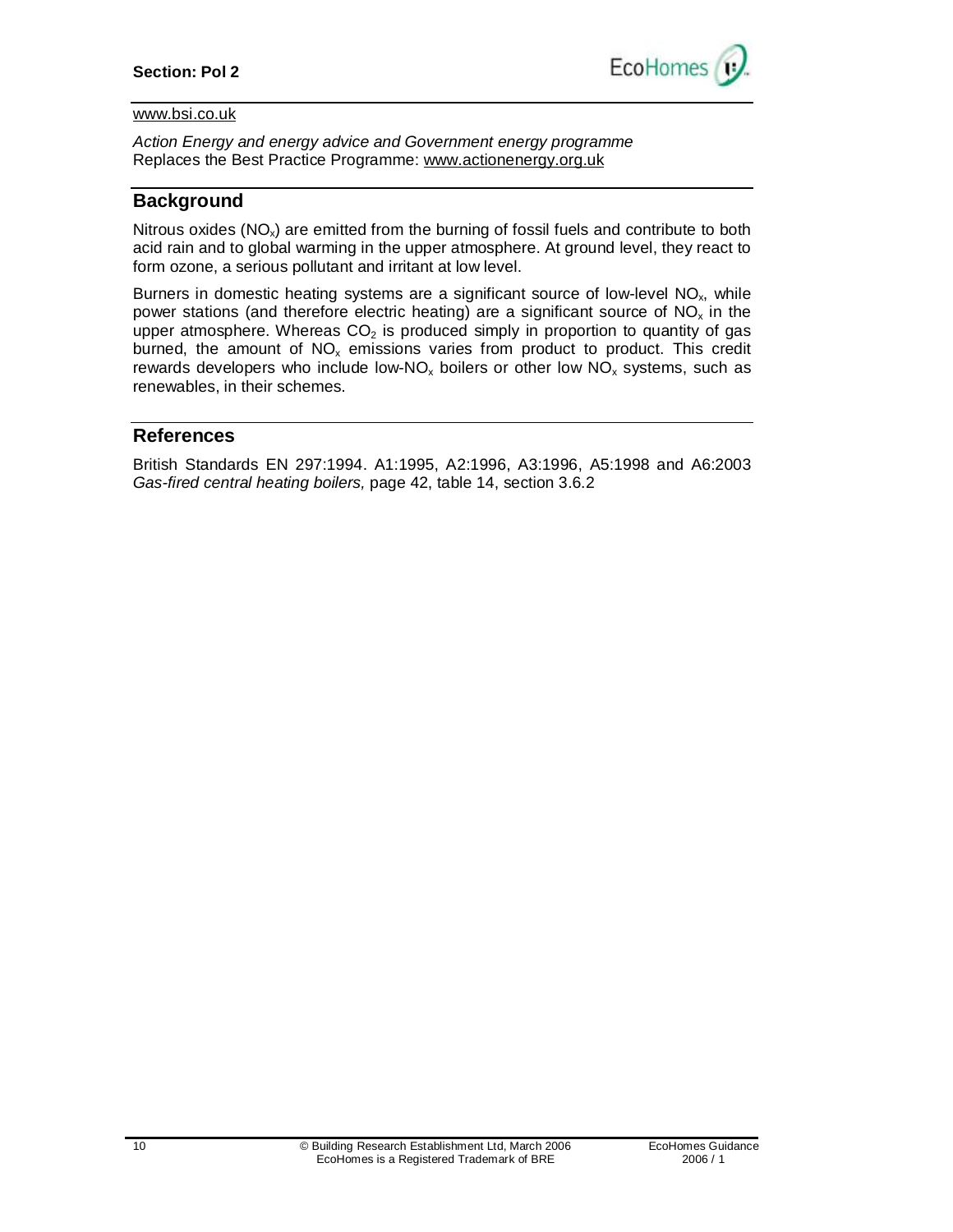

# **Pol 3 Reduction of Surface Runoff**

## **Credits available: 2**

## **Aim**

To reduce and delay water run-off from the hard surfaces of a housing development to public sewers and watercourses, thus reducing the risk of localised flooding, pollution and other environmental damage.

## **Credit Requirements**

The development must meet the following criteria.

| Where rainwater holding facilities and/ or sustainable drainage<br>techniques are used to provide attenuation of water run-off to either<br>natural watercourses and/or municipal drainage systems, by 50%* in<br>areas of low probability of flooding, 75%* in areas of medium flood risk<br>and 100%* in areas of high flood risk, at peak times from: |
|----------------------------------------------------------------------------------------------------------------------------------------------------------------------------------------------------------------------------------------------------------------------------------------------------------------------------------------------------------|
| • Hard Surfaces                                                                                                                                                                                                                                                                                                                                          |
| <b>Roofs</b>                                                                                                                                                                                                                                                                                                                                             |
|                                                                                                                                                                                                                                                                                                                                                          |

\* Where a statutory body requires a greater attenuation then the higher requirement should be met in order to achieve these credits.

# **Applicability**

The same approach is taken for both new build and refurbishment.

ALL dwellings throughout the development must meet the requirements.

# **Main Information to be Provided by the Developer**

- 1. Specifications must state the aim, location and details of any run-off attenuation devices sufficient to meet the *Credit Requirements* and the *Guidance* below.
- 2. The appropriate drawings should show the location and details of any run-off attenuation devices sufficient to meet the *Credit Requirements* and the *Guidance* below.
- 3. Design team calculations relevant to the credit Including:
	- The type and storage volume (l) of the attenuation measures.
	- Total area of hard surfaces  $(m^2)$ , the peak flow rate (I/s) and the rainfall intensity of the design storm event.
- 4. Written confirmation of advice and approval from the relevant statutory body for the attenuation facilities specified.

# **Guidance**

1. If the details are stated in the specification, they should also be on the drawings.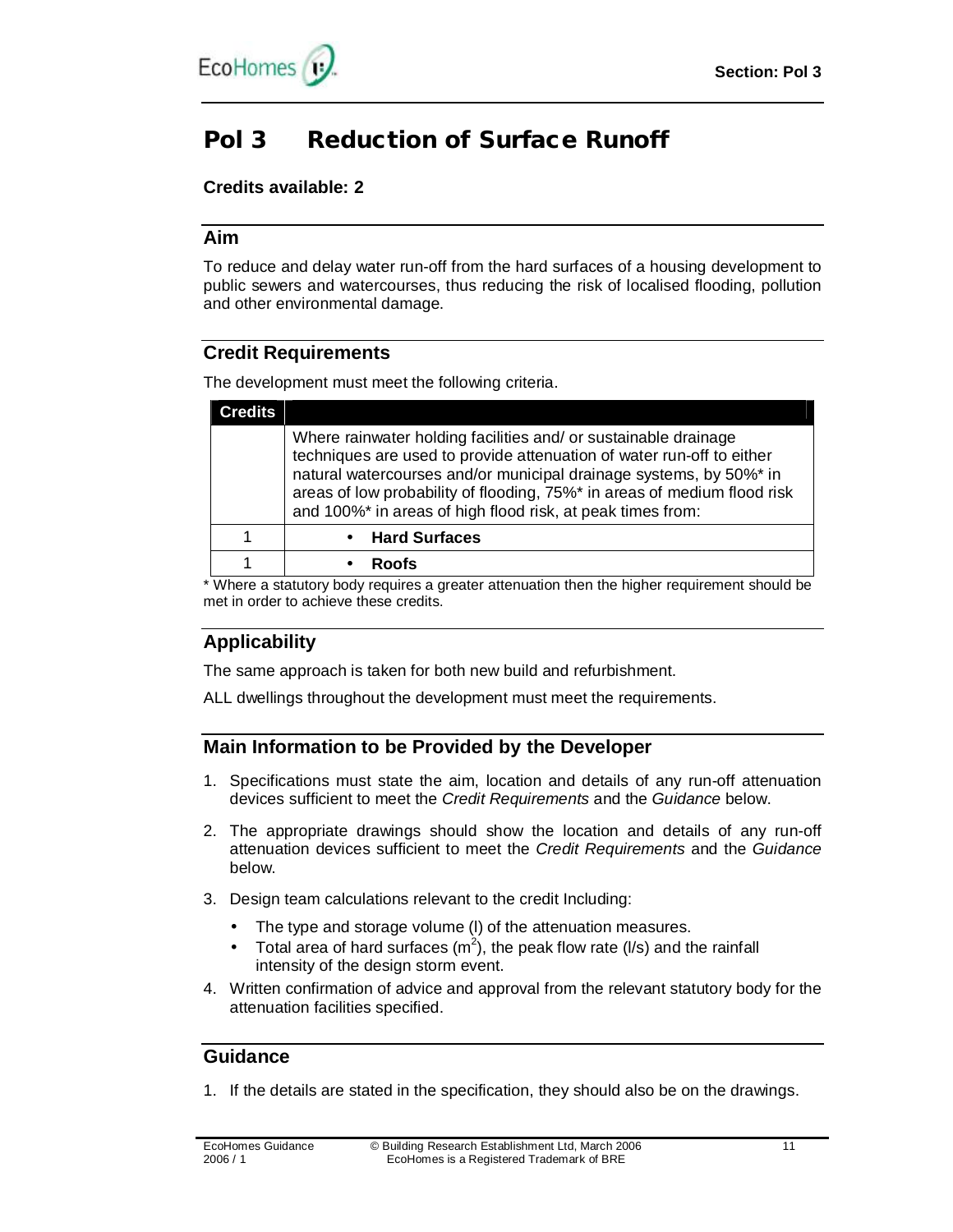

- Relevant drawings would be the site layout, drainage or similar, where the location and layout is shown and attenuation is stated.
- 2. The level of attenuation required will vary depending on where (in which flood risk area) the development is being built (see Pol 5 – Flood Risk *Supplementary Guidance A: United Kingdom Flood risk areas*)
	- Where the assessed development is situated in an area (flood zone) that is defined as having a **low annual probability of flooding**, rainwater holding facilities and/ or sustainable drainage techniques need to be able to attenuate at least **50%** of the peak flow during a design storm event.
	- Where the assessed development is situated in an area (flood zone) that is defined as having a **medium annual probability of flooding**, rainwater holding facilities and/ or sustainable drainage techniques need to be able to attenuate at least **75%** of the peak flow during a design storm event.
	- Where the assessed development is situated in an area (flood zone) that is defined as having a **high annual probability of flooding**, rainwater holding facilities and/ or sustainable drainage techniques need to be able to attenuate **100%** of the peak flow during a design storm event.
- 3. Note where the local authority (or other statutory body) requires a greater attenuation than the percentages above, and/or a more onerous design flooding frequency than that recommended in BS EN752-4, then the higher requirements must be met in order to achieve the credit.
- 4. The requirements for water run-off attenuation in a flood zone defined as having a high annual probability of flooding can be reduced by 25% to 75%, where the site was previously occupied by buildings or hard surfaces. The easing of the requirements in such cases is to recognise the benefit of not locating the development on an undeveloped site in a zone with a high annual probability of flooding, and therefore not contributing further to the flooding risk in such zones.
- 5. The credits can be awarded where the following are provided, subject to them meeting the full criteria and other guidance:
	- Permeable paving (in areas where local geological and hydrological conditions allow this to function), e.g. block paved surface on permeable sub-base over gravel bed to store the water and allow it to seep in to the soil (in lesspermeable soil the gravel layer might be deeper and water flows through a soakaway)
	- Local or centralised soakaways (in areas where local geological and hydrological conditions allow them to function)
	- Holding ponds, swales, reed bends etc, provided that run-off from vehicular areas and other areas subject to potential pollution risks are covered by appropriate pollution-control measures such as interceptors, etc. Specialist advice should be sought from the local authority and/ or Environment Agency or other statutory body on what is appropriate in such instances.
	- Run-off from roofs is collected as a part of a rainwater harvesting system (see additional guidance on water butts below.)
	- Run-off from roofs is directed to a local soakaway or other holding facility such as tanks, ponds, swales etc.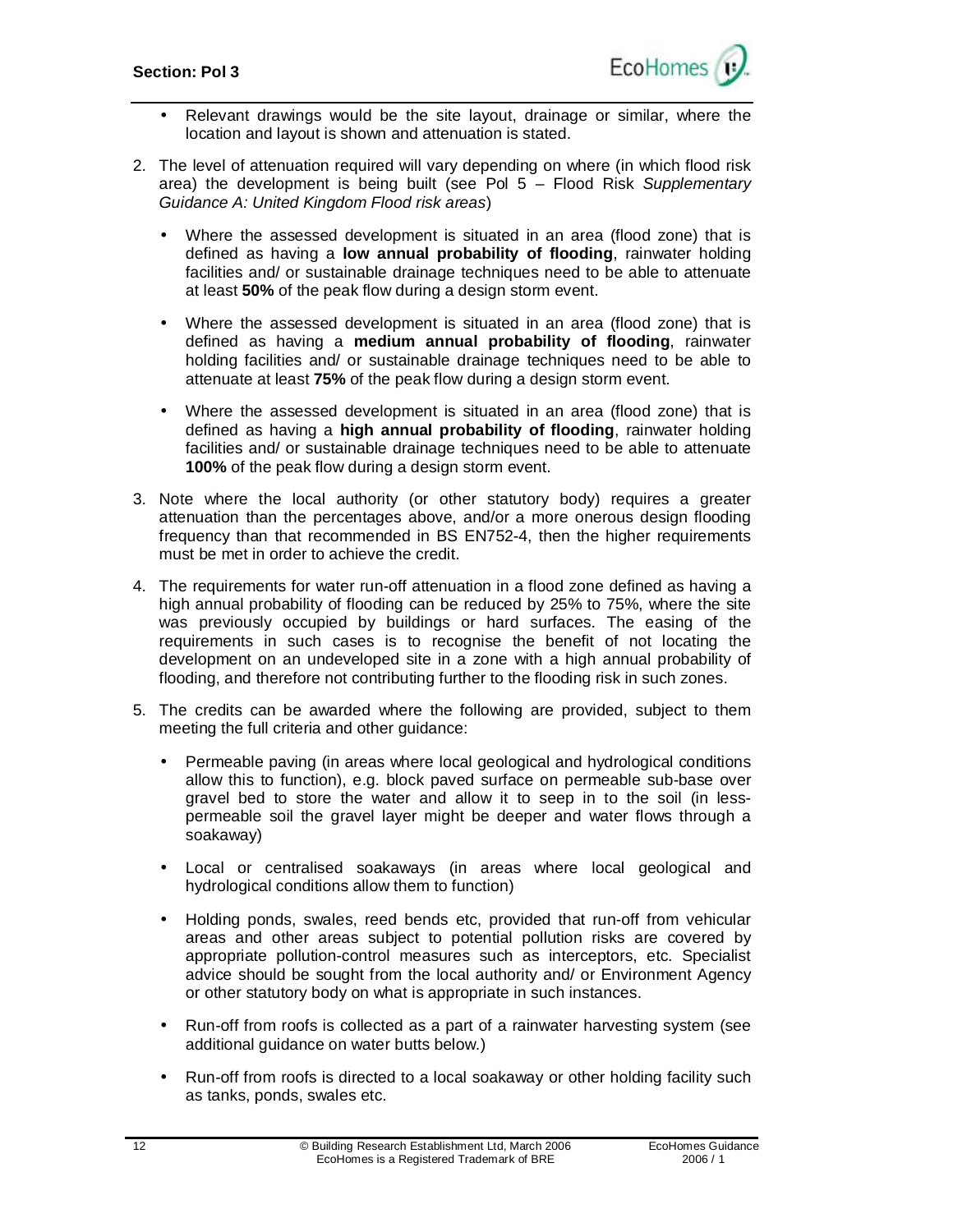

- Green roofs. Note: For soil based grass roofs, calculation should be made on the basis of the infiltration, moisture retention and depth of soil. For sedum roofs, infiltration data should be provided by the manufacturer/installer.
- 6. External hard surfaces.

These include:

- all drives and other surfaces with vehicular access
- communal car parking
- patio areas, pathways and other hard surfaces.

These do NOT include:

- site distribution roads and associated pavements
- footpaths less than 1.5m wide that have free drainage to soft landscaping areas on both sides.
- 7. The assessor should check that the calculations for the attenuation device, provided by the design team, comply with the requirements i.e .if the attenuation device will be able to attenuate (hold) 50, 75 or 100% of a peak flow (see *Supplementary Guidance A: Establishment of Storage Volume*). Information provided by the developer/ design team should include the following:
	- Type and specification for holding facilities/ soakaways.
	- The area of hard surfaces and roofs.
	- Design storm and/ or flooding frequency (refer to BS EN 752-4, Section 11- Table 1 or statutory body requirements if they require a more onerous design flooding frequency.). The frequency is depending on the size of the development and the area.
	- The design rainfall for the site (calculated for prescribed storm and/ or flooding frequency for 60 min peak rainfalls, unless otherwise required by a statutory body).
	- Calculations for the peak flow (run-off) rates (refer to BS EN 752-4 for hard surfaces and BS EN 12056-3 for roof run-off).
	- Calculations for the storage volume of the holding facility/ soakaway. The storage volume of the soak-away must be at least 50, 75 or 100% depending on flood risk area - of the volume of a peak storm (rainfall) with a duration of 60 minutes (unless otherwise required by a statutory body).
	- Where soakaways or other such systems are proposed, the developer must provide evidence that advice and approval has been obtained from the relevant statutory body. Local geological or hydrological conditions can dictate the type(s) of system that may be used. See *Supplementary Guidance B*.
- 8. Note that the assessor is **not** required to perform any calculation as this should be provided by the design team. However, BS EN 752-4 and BS EN 12056-3 contain guidance on calculating the peak flow rate and determining the design flooding frequency should this information be required.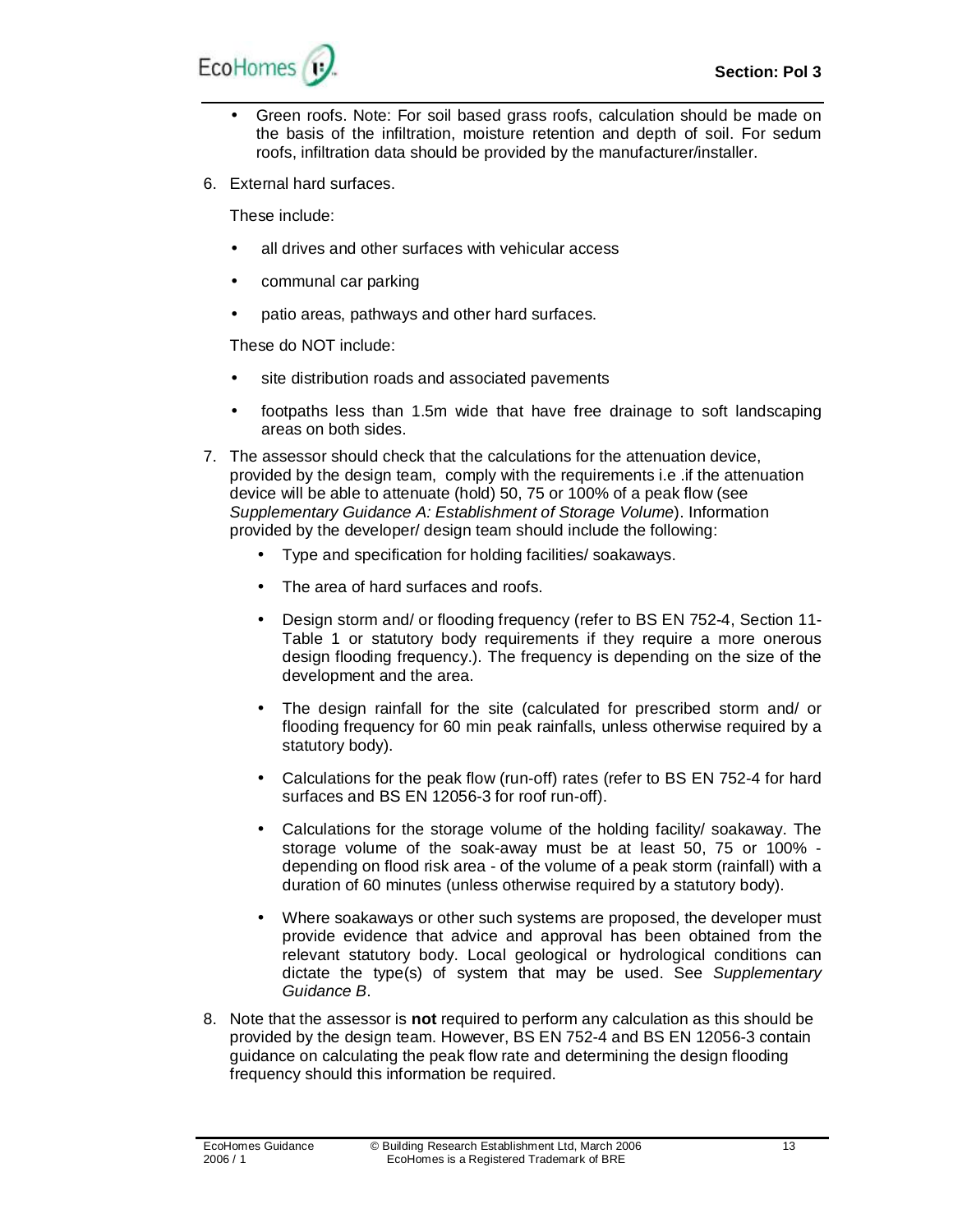#### **Section: Pol 3**



- 9. To ensure effective operation of the water run-off attenuation measures, the facilities must discharge half their volume within 24-48 hours (unless advised otherwise by a statutory body) of the storm event in readiness for any subsequent storm inflow.
- 10. If all run off is discharged directly from the site to either the sea, estuaries covered by a shoreline management plan or designated wildlife/SSSI areas (as part of habitat management), then the credit may be awarded without the need to specify additional attenuation measures.
- 11. Run-off from roofs to water butts **does not** automatically comply with the requirements of this credit, as water use is dependent on the occupier and excess water is normally discharged direct to drainage systems. Where such excess is then stored in such a manner as to meet the requirements, this credit can be awarded.
- 12. None of the credits can be awarded where the assessed development has proceeded against the recommendation of the relevant Flood Defence Agency on the basis that the flooding implications are too great.

#### *Flats*

13. There is no specific guidance for flats/apartments. The standard approach should be followed.

#### *Refurbishment*

14. There is no specific guidance for refurbishment. The standard approach should be followed.

#### *Special Cases*

There are currently none for this issue.

## **Supplementary Guidance**

#### *A: Establishment of Storage Volume*

The assessor should first establish if soakaways, porous surfaces to car parking and road/pedestrian circulation areas, or water run-off holding facilities such as tanks and ponds have been specified, or are present on the site.

In cases where such facilities are specified, the Design Team will have carried out their own sizing calculations. The Assessor should ask for a copy of these to determine whether the target of 50%, 75% or 100% reduction of peak run-off will be achieved.

When determining whether the specified facilities meet the required target, the Assessor should establish the potential impermeable surface area  $(m<sup>2</sup>)$  for the site (i.e. building area and 'hard' surfaces areas such as car parking and paths). Using the design rainfall for the site and the surface areas, the storage volumes should be checked.

The storage volume of the soakaway must be 50, 75 or 100% or more of the volume of the rainfall for peak rainfall levels.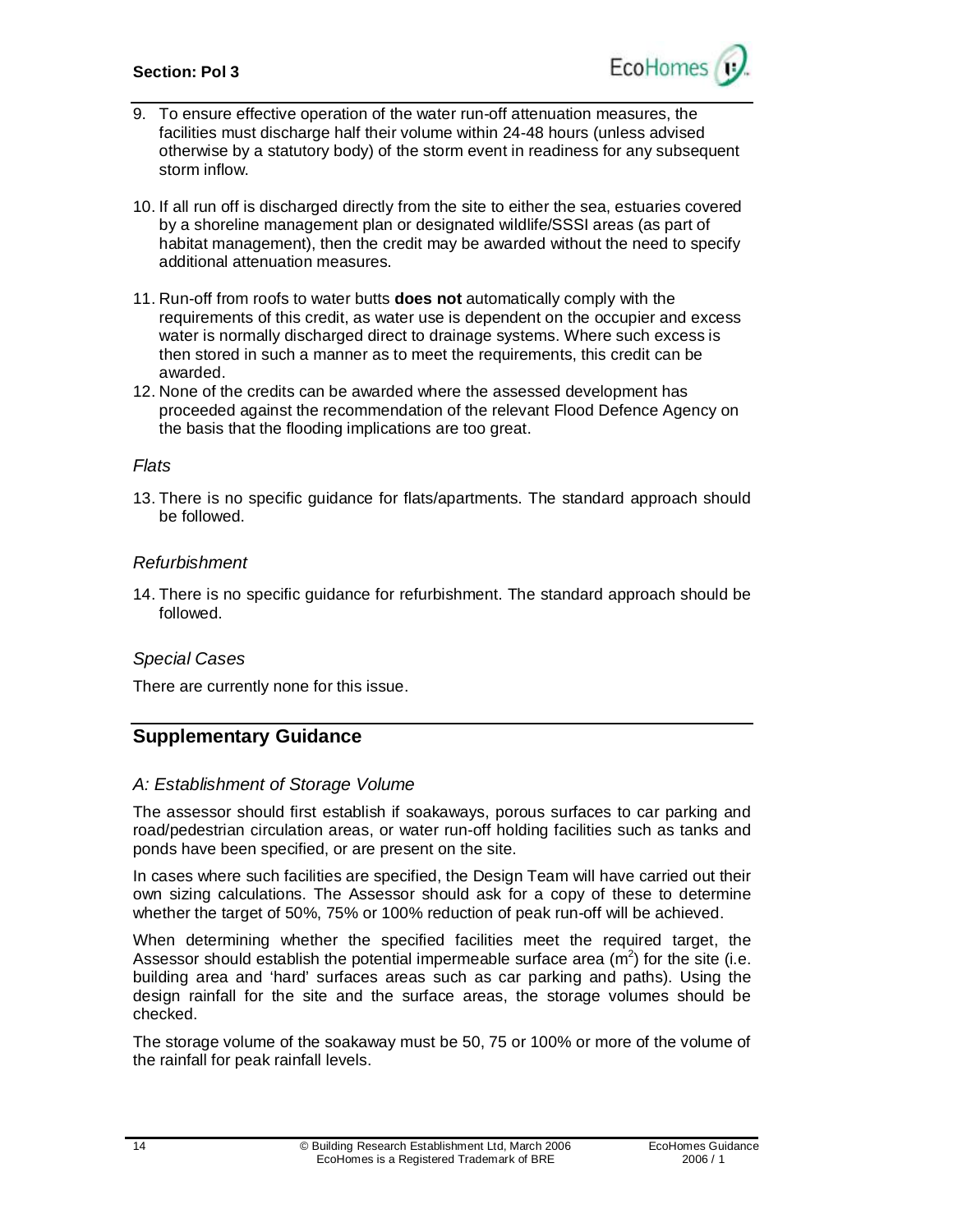

### *B: Soakaway design*

Local geological or hydrological conditions can prevent soakaways or other such systems relying on natural ground absorption from working. There needs to be a geotextile wrap around soakaways and land drains to prevent clogging with mobile sediment and reduce the resulting possibility of localised flooding, which may kill the surrounding planting. The backfill needs to be inert and unlikely to affect soil-water chemistry that can harm planting (e.g. no limestone).

## **Further Information**

*The Met Office* (incl. figures for UK rainfall) [www.met-office.gov.uk](http://www.met-office.gov.uk)

*British Standards Online <http://bsonline.techindex.co.uk/>*

*The Environment Agency*  [www.environment-agency.gov.uk/](http://www.environment-agency.gov.uk/)

*CIRIA* 

Source control using constructed pervious surfaces (CIRIA publication C582)

Defra [www.defra.gov.uk](http://www.defra.gov.uk)

# **Background**

Around 5 million people, (i.e. 2 million properties), live in flood risk areas in England and Wales. Excessive surface run-off can cause significant flash flooding problems to natural watercourses, rivers and municipal systems. The need to cater for such peak run-off means that systems are sized accordingly and are oversized for most of the year.

On many sites it should be possible to include holding facilities to delay the release of storm water from the site and statutory authorities may require this in certain sensitive areas, usually where natural watercourses are affected.

The main intention of this credit is to reduce the overall surface run-off of rainwater from hard landscaped surfaces and roofs within the development. In housing developments this can done either by specifying porous paving for all hard surfaces in the development, or by the adoption of soakaways or other systems (including green roofs) that reduce peak run-off loads.

Porous paving will allow water to soak through the paving into natural water tables rather than direct collected rainwater into public sewers and watercourses. Care needs to be taken to ensure that the local conditions will permit a soakaway to function adequately, and advice should be sought from the relevant statutory body to confirm this. Conventional hard landscaping can be specified in conjunction with systems that direct all collected rainwater into holding ponds or tanks. Some porous paving systems specifically designed for parking areas, collect the water and pass it through an interceptor or constructed wetland before it is returned to the natural drainage system.

# **References**

CIRIA. – *C523 – Sustainable urban drainage systems – best practice manual for England, Scotland, Wales and Northern Ireland* (2001)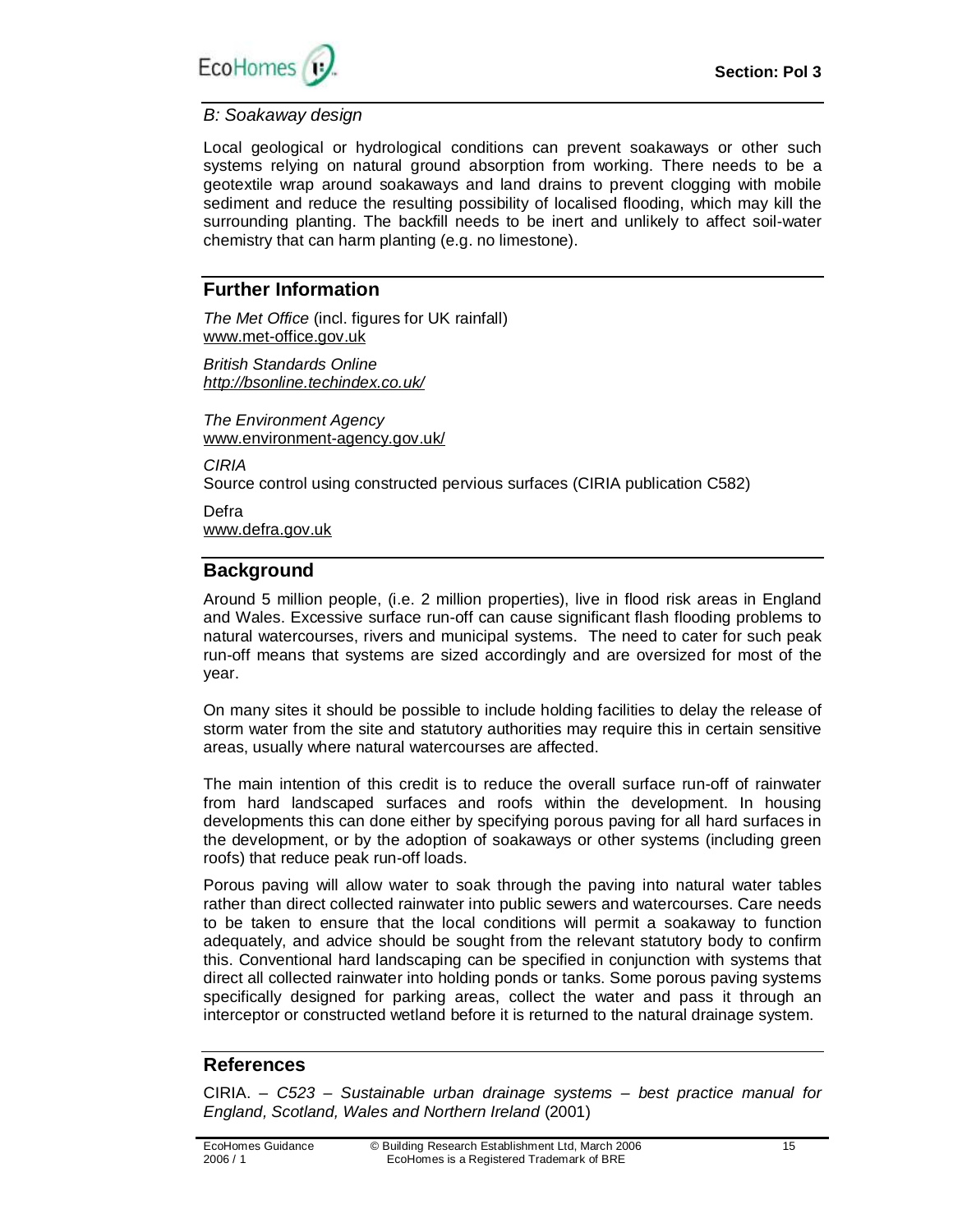

BS EN 752-4 – *Drain and sewer systems outside buildings – Hydraulic design and environmental considerations* (1998)

BS EN 12056-3 – *Gravity drainage inside buildings – Roof drainage, layout and calculations* (2000)

BRE Digest 365 - *Soakaway design* (1991)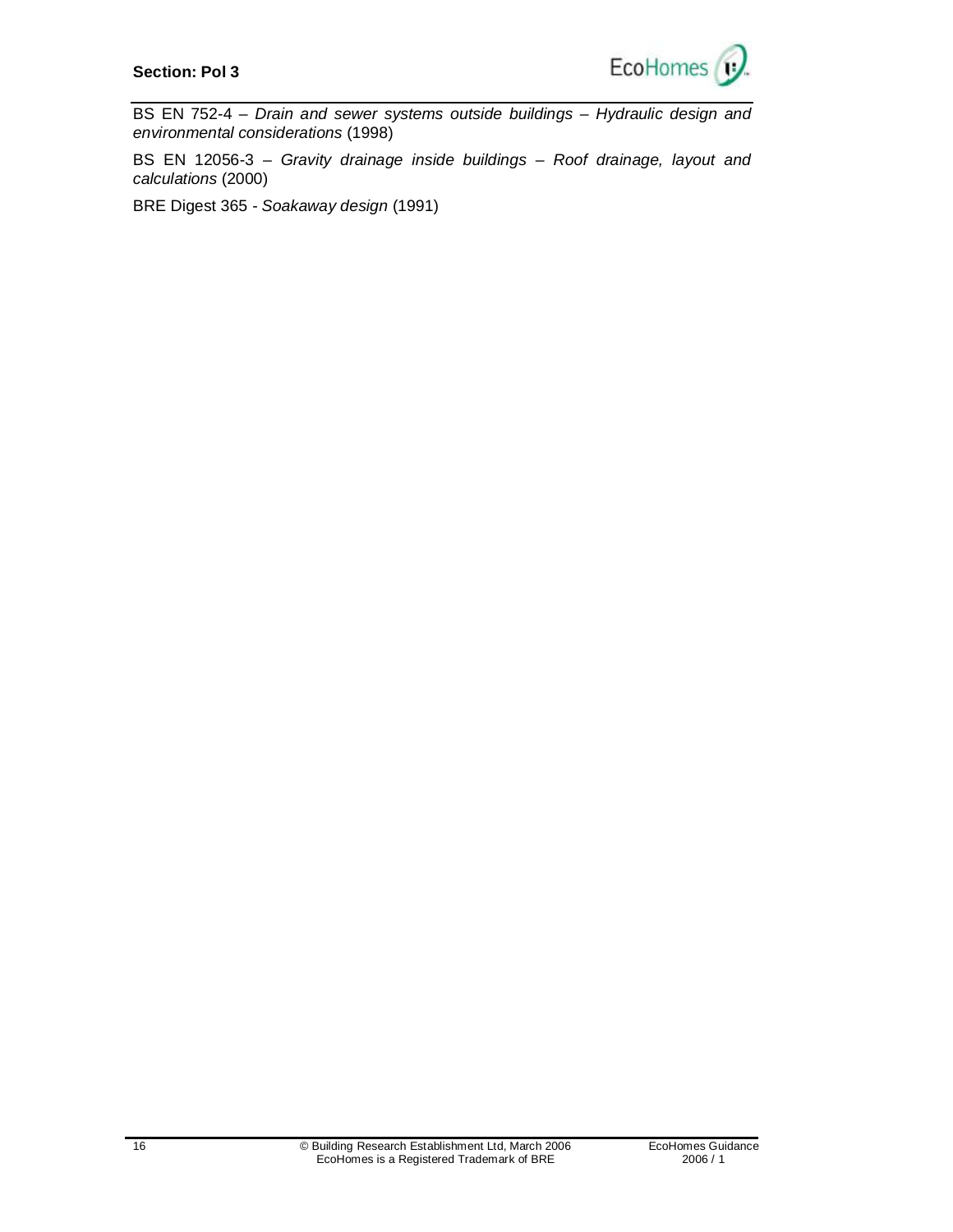

# **Pol 4 Renewable and Low Emission Energy Source**

## **Credits available: 3**

### **Aim**

To reduce atmospheric pollution by encouraging locally generated renewable and low emission energy to supply a significant proportion of the development's energy demand.

## **Credit Requirements**

The development should meet the following criteria.

| Credits |                                                                                                                                                                                                           |
|---------|-----------------------------------------------------------------------------------------------------------------------------------------------------------------------------------------------------------|
|         | Where evidence provided demonstrates that a feasibility study<br>considering renewable and low emission energy has been carried out<br>and the results implemented.                                       |
| 2       | Where evidence provided demonstrates that the first credit has been<br>achieved and 10% of total energy demand for the development is<br>supplied from local renewable, or low emission energy, sources*  |
| 3       | Where evidence provided demonstrates that the first credit has been<br>achieved and 15% of total energy demand for the development is<br>supplied from local renewable, or low emission energy, sources*. |
|         | <u>Le line with the recommendations of the foosibility atualy.</u>                                                                                                                                        |

\* In line with the recommendations of the feasibility study.

# **Applicability**

The same approach is taken for both new build and refurbishment.

ALL dwellings, throughout the development, should be included in the calculation of the heat (space and hot water) demand or the electricity consumption.

## **Main Information to be Provided by the Developer**

- 1. SAP worksheets for each house type (from accredited SAP assessor).
- 2. The appropriate drawings and/ or specification should show the type of renewable source/s location and details sufficient to meet the *Credit Requirement* and the *Guidance* below.
- 3. Manufacturer's details, or similar, about the renewable or low emission energy system stating estimated heat or electricity output.
- 4. Calculations showing the anticipated annual energy production from any renewable sources.
- 5. Confirmation that a feasibility has been carried out.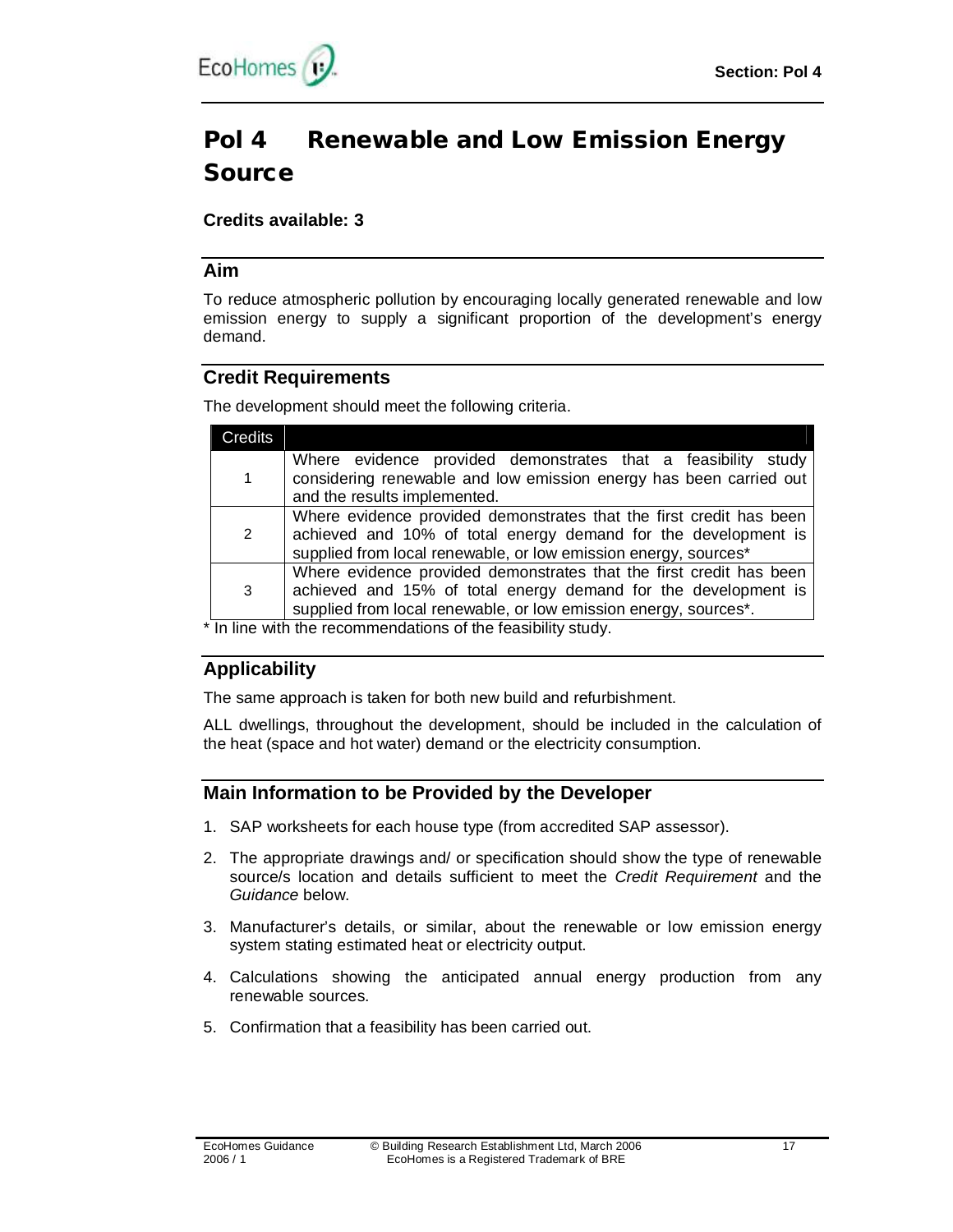

## **Guidance**

- 1. Total energy demand include energy demand for heating and hot water as well as the electrical demand (pumps and fans and lights and appliances).
- 2. Feasibility study.

The developer must confirm that a feasibility study has been commissioned/undertaken to establish the most appropriate renewable or low emission energy source for the building/development. This study must cover as a minimum:

- **Payback**
- Land use
- Local planning requirements
- Noise
- Whole life cost/ life cycle impact of the potential specification in terms of carbon emissions
- Any available grants
- All technologies appropriate to the site and energy demand of the development.
- Reasons for excluding other technologies.

 The developer must **also** confirm that a renewable and/or low emission energy technology has been specified for the development in line with the recommendations of the above feasibility study.

 Note that the feasibility study should be carried out at outline proposal (RIBA stage C). Where the feasibility study has been carried out at other stages please contact BRE for advice.

- 3. Note that in order to achieve the second and third credit the first credit must be achieved and a local renewable and/or low emission energy technology implemented to provide at least 10 or 15% of the total energy demand, in line with the recommendations of the feasibility study
- 4. Figures used for calculations of the percentage of energy provided by renewables are based on SAP.
- 5. The assessor should ask for copies of calculations showing the anticipated annual energy production from any renewable or low emission energy sources and compare this with the total annual energy demand for the development as appropriate. See *Supplementary Guidance A*.
- 6. Electricity from a local renewable or low emission energy source that has been designed to supply the building directly, may be included in the calculations as if it were generated within the building.
- 7. Any electricity from a local renewable or low emission source that is exported to the grid at times of low demand in the dwelling/ development may be included in the calculation as if it was used within the dwelling/development (provided that there is a direct supply to the dwelling/ development in times of demand)..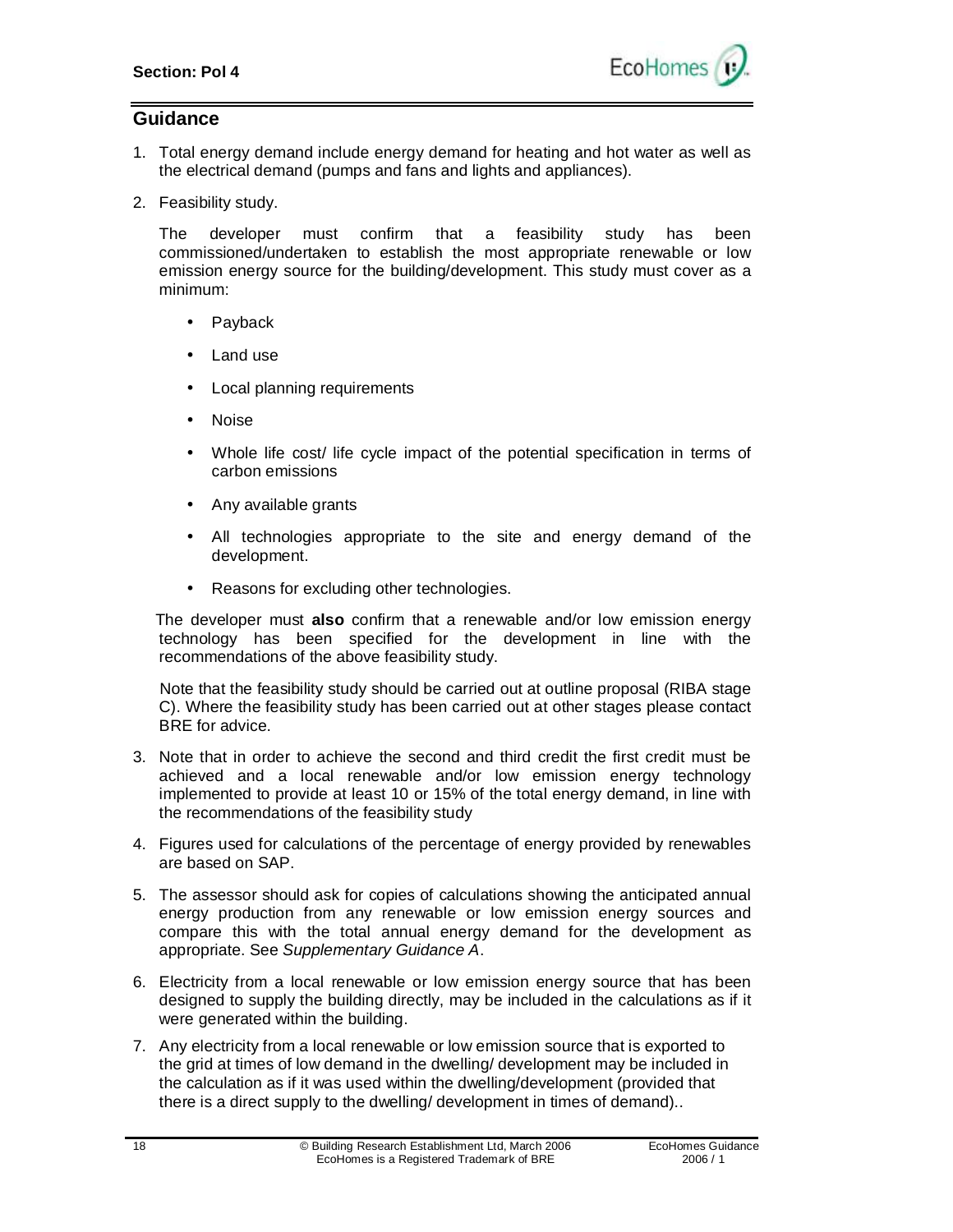- 8. Note that energy supply from remote sources such as the National Grid, will not comply, this includes electricity procured through 'green tariffs'
- 9. The percentage can be made up from a number of different renewable or low emission sources/ technologies.
- 10. 'Local' does not have to mean 'on site' and could include community schemes, however electricity should not be supplied via the National Grid in such cases.
- 11. Where the development under assessment forms part of a larger mixed use development and renewable generation is provided for the whole site then the amount of renewable energy counted for this credit should be proportional to the development's energy demand compared to the total energy demand for the whole site.

#### *Flats*

12. There is no specific guidance for flats/apartments. The standard approach should be followed.

#### *Refurbishment*

13. There is no specific guidance for refurbishments. The standard approach should be followed

#### *Special Cases*

There are currently none for this issue.

# **Supplementary Guidance**

*A: Calculation of percent heat (space heating and hot water) or electricity consumption contributed from renewable and zero emission energy sources.* 

- 1. Use Table 1 to calculate the heat (space and hot water) demand and non heat electrical demand for **each house type**.
- 2. Use Table 2 to calculate the percent contribution from Renewable and Zero Emission Energy Sources for heat and/ or electricity for the **whole development**.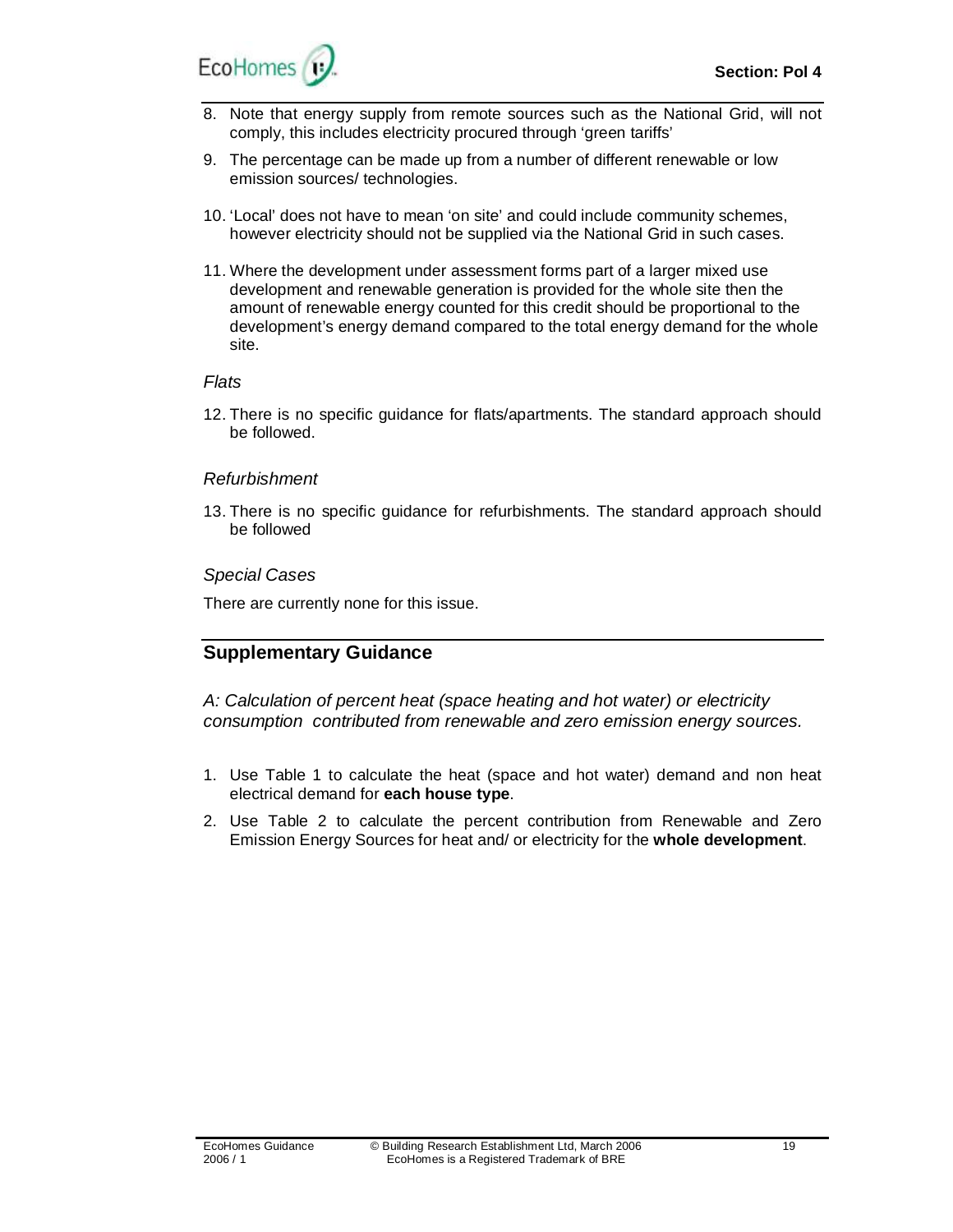



#### **Table 1: Total Energy Demand for Each House Type.**

| <b>Dwelling Type:</b>                | No.of dwellings [A]:                                 |                 |
|--------------------------------------|------------------------------------------------------|-----------------|
| Space Heating and Hot Water Demand   |                                                      |                 |
|                                      | Heating<br>Demand<br>(kWh from<br>SAP)               | Totals<br>(kWh) |
| <b>Water Heating</b>                 | (51)<br>[1]                                          |                 |
| Space Heating (Primary)              | (85)<br>[2]                                          |                 |
| Space Heating (Secondary)            | (85a)<br>$[3]$                                       |                 |
|                                      | Total Space Heating and Hot Water Demand [1]+[2]+[3] | $[4]$<br>$=$    |
| <b>Non Heating Electrical Demand</b> |                                                      |                 |
| Pumps and Fans                       | (87)<br>[5]                                          |                 |
| Lights and Appliances                | (EH)<br>[6]                                          |                 |
|                                      | <b>Total Electrical Demand</b><br>$[5] + [6]$        | [7]<br>$=$      |

#### **NOTES**

Figures in sqare brackets [ ] are box references for the table

Figures in parentheses ( ) are box references from the SAP sheet

(EH) calculation (box [6]) refer to the EcoHomes/ BREDEM calculations of energy for lights and appliance below.

#### **Calculation of energy required for lights and appliances:**

The energy requirement for lights and appliances, and an allowance for low energy lights (if present), must be taken into account in *Table 1*. Use the following equation for each dwelling type, and the answer is used in *Table 1 Box [12]*.

Energy for lights and appliances is:

$$
E_{LA} = L_{LEF} \times TFA \quad (GJ/year)
$$

Where:

 $E_{LA}$  = energy requirement for lights and appliances

- $L_{\text{LEF}}$  = Low energy light factor, and
	- = 0.0870 where zero low energy light fittings are fitted, or
	- = 0.0814 where partial low energy light fittings as in *Guidance Note 5*, or
	- = 0.0758 where full low energy light fittings as in *Guidance Note 5*
- $TFA = \text{total floor area (m}^2)$

(Note: In calculating the energy reduction for low energy lights, it has been assumed that 16% of the 'lights and appliances' is lighting energy, and that low energy lighting will save 80% of that energy.)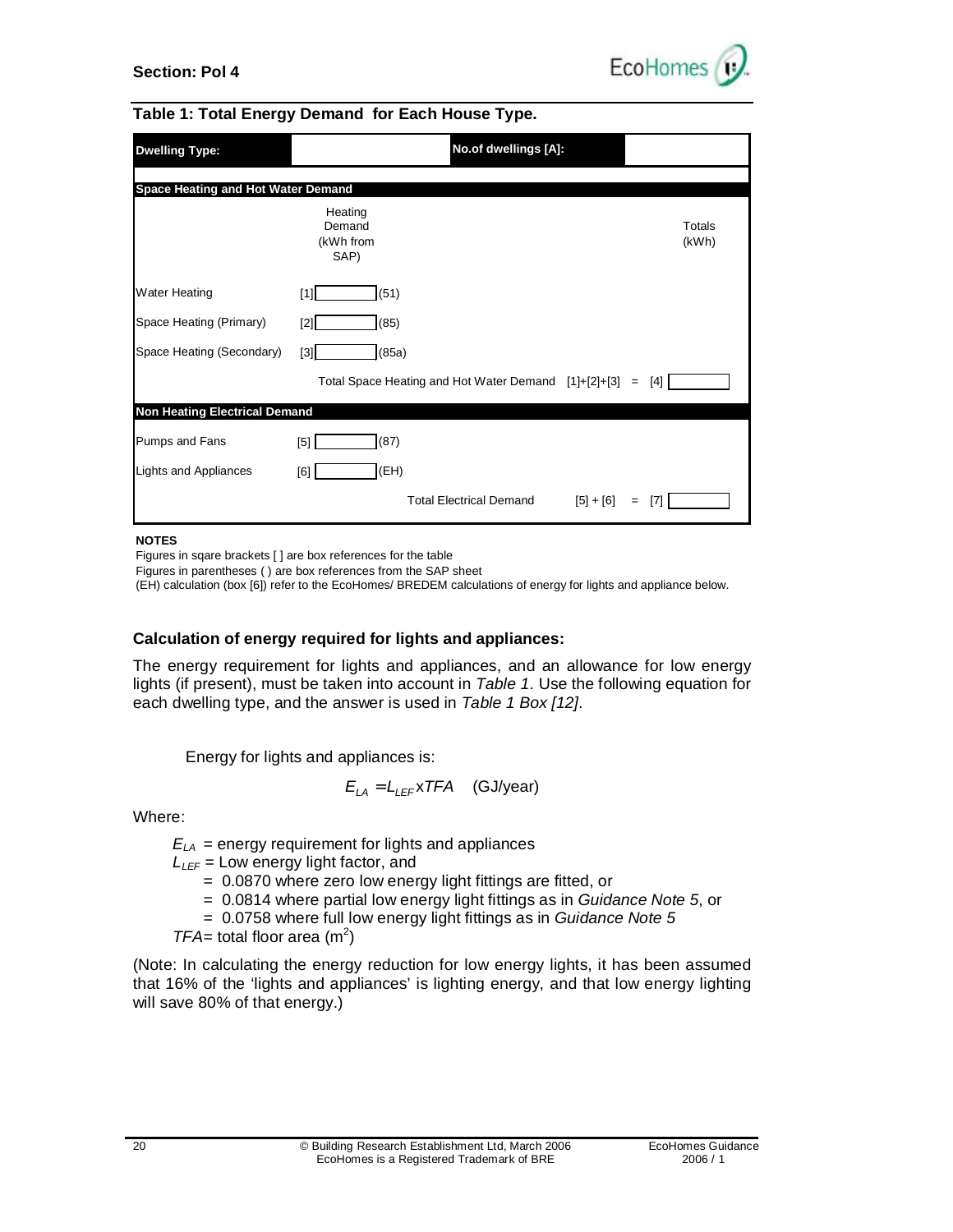

**Table 2: Percent Total Energy Demand from Renewable and Zero Emission Energy Sources for the Whole Development** 

| Percent of total Energy Demand from Renewables and Low Emission Energy Sources for the Whole<br><b>Development</b>                                                                                             |                              |                          |  |  |
|----------------------------------------------------------------------------------------------------------------------------------------------------------------------------------------------------------------|------------------------------|--------------------------|--|--|
| Total Space and Water Heating Demand for the <b>Whole Development</b> =<br>Total Space and Water Heating Demand for Each House Type<br>x Number of Units of Each House Type $[A]$ $\Sigma$ For All House Types |                              | $([4] \times [A]) = [8]$ |  |  |
| Non Heat Electrical Demand for Whole Development =<br>Total Non Heat Electricity Demand                                                                                                                        |                              |                          |  |  |
| x Number of Units of Each House Type [A]                                                                                                                                                                       | $\Sigma$ For All House Types | $([7] \times [A]) = [9]$ |  |  |
| Total Energy Demand for the whole Development (kWh)                                                                                                                                                            |                              | $([8]+[9]) = [10]$       |  |  |
| Output from Renewable Source(s) Supplying Space Heating and/or Hot Water<br>and/or Electricity for Whole Development (kWh)                                                                                     |                              | [11]                     |  |  |
| % Total Energy Demand Supplied by Renewable<br>Source(s) - Whole Development                                                                                                                                   |                              | ([11]÷[10])<br>x 100     |  |  |

*B: Definition of local renewable and low emission energy sources* 

The following renewable/ zero emission energy technologies may be considered:

Solar

- Solar hot water flat plate collectors or evacuated tubes
- Photovoltaics

**Water** 

(Technologies under this heading can be considered renewable or zero emission energy where any energy used for any pumps in generated from any of the other 'renewable' sources stated here.)

- Small scale hydro power
- Tidal power
- Wave power

**Wind** 

• Wind turbines

**Other** 

- Fuel cells using hydrogen generated from any of the above 'renewable' sources
- Heat pumps powered by energy generated from any of the above 'renewable' sources

The following low emission energy technologies may be considered:

Biomass

(whilst in some instances this is considered carbon neutral this is not a zero emission fuel.)

- Biomass single room heaters/stoves
- Biomass boilers

• Biomass community heating

Combined Heat and Power (CHP)

• Biomass CHP

Heat Pumps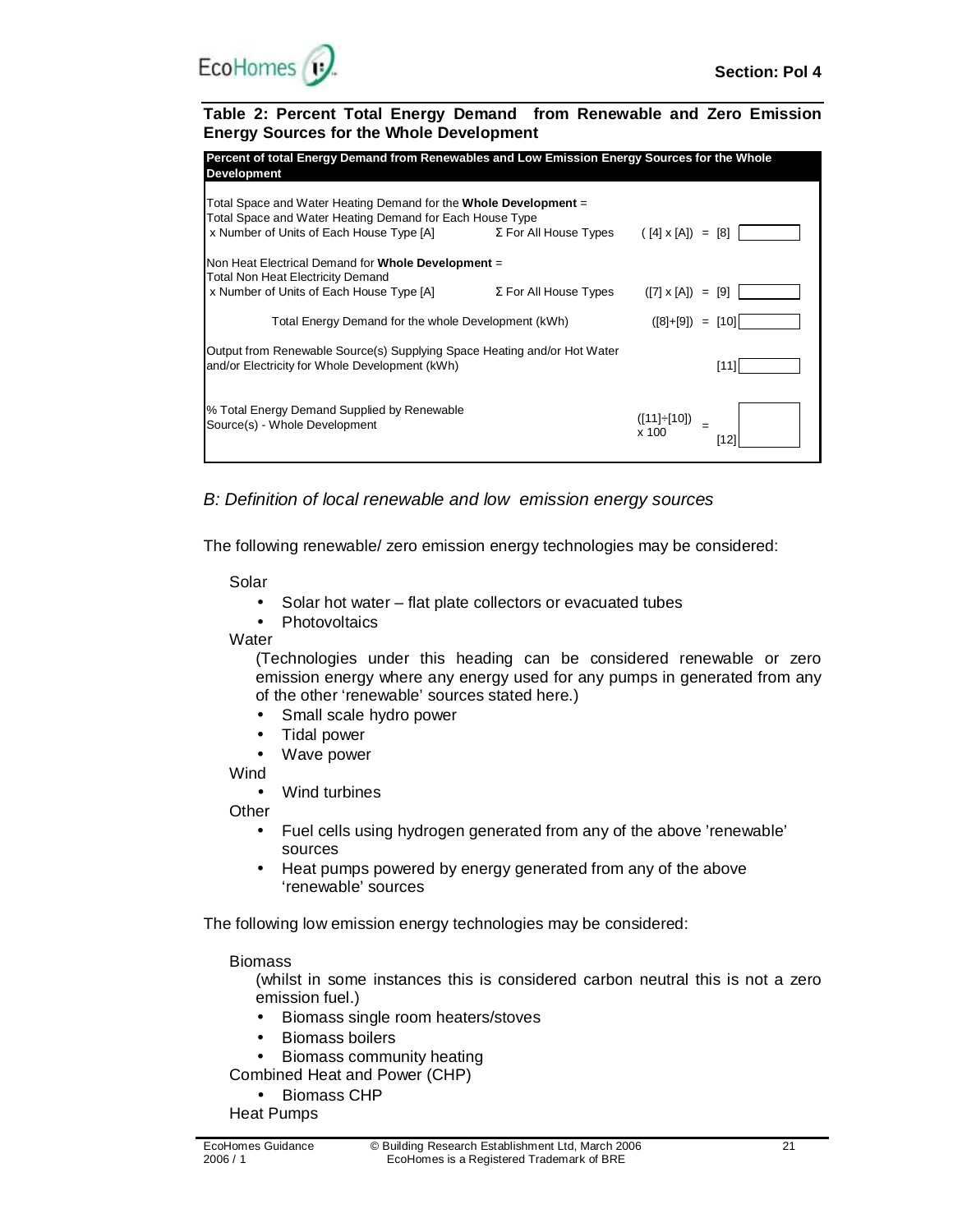

- Air source heat pumps
- Ground source heat pumps
- Water source heat pumps

For any technologies not mentioned here, please contact the BRE to ensure compliance.

## **Further Information**

There is currently none for this issue.

## **Background**

The use of zero emission energy sources will not only lead to reduced emissions of greenhouse gases (as assessed in Ene 1) and other pollutants, but will also help to conserve the finite global fossil fuel resources and develop a market for such technologies.

The government has set a target that 10% of energy in the UK should be generated from renewable sources by 2010. The greater the number of individual buildings that obtain 10% or more of their energy from renewable sources, the easier this target will be to achieve.

This credit rewards energy efficient design in addition to the inclusion of renewable energy technology. Supplying energy efficient buildings with 10% of their energy demand from renewable sources will be easier than for less energy efficient buildings since their total demand is lower.

#### **References**

ODPM, *Planning Policy Statement 22: Renewable Energy*, HMSO (2004)

ODPM, *Planning for Renewable Energy A companion Guide to PPS22*, HMSO (2004)

Faber Maunsell (2004) *London Renewables Toolkit*, available to download from <http://www.london.gov.uk/mayor/environment/energy/renew> resources.jsp,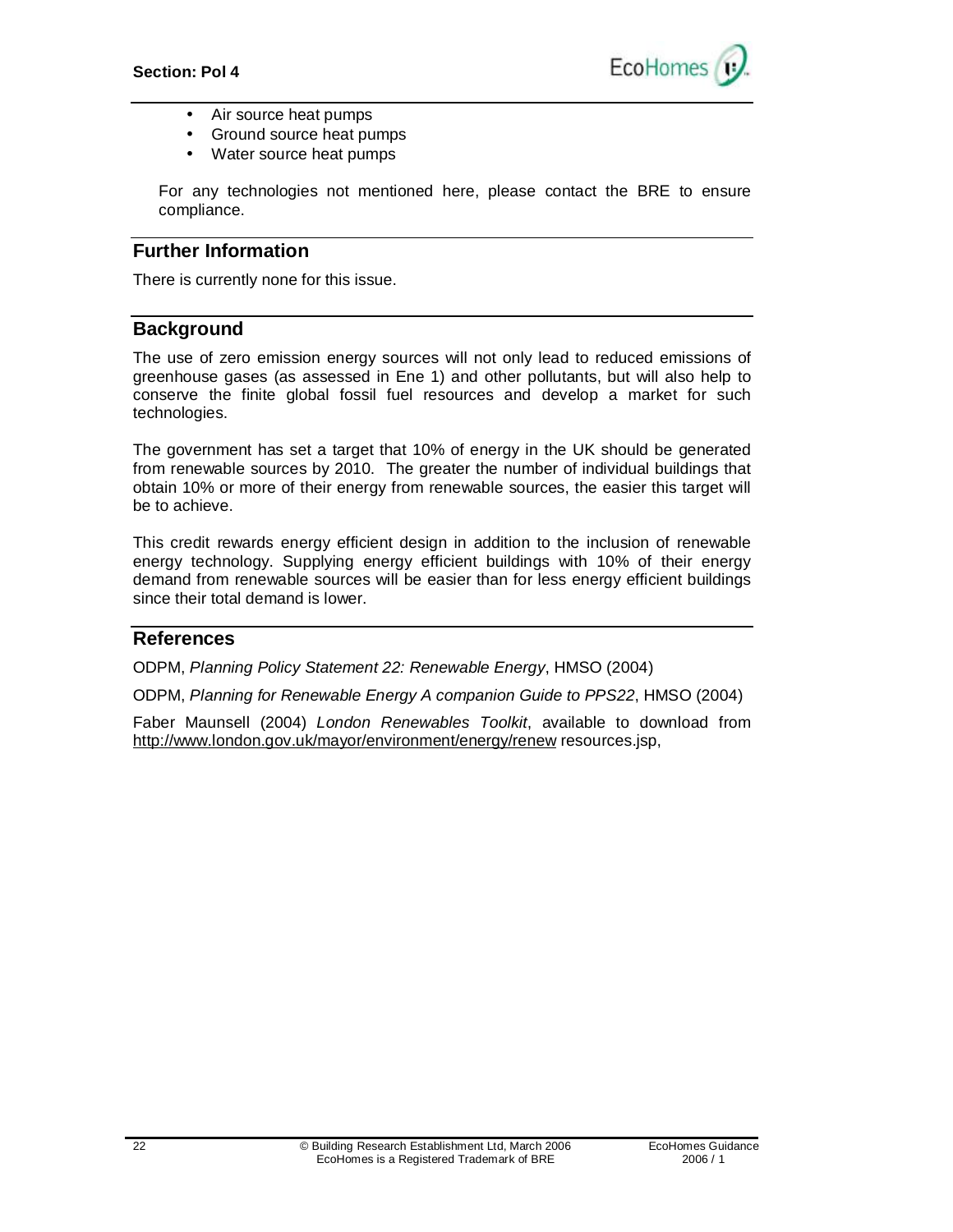

# **Pol 5 Flood Risk**

## **Credits available: 2**

## **Aim**

To encourage developments in areas with low risk of flooding or if developments are to be situated in areas with a medium risk of flooding, that appropriate measures are taken to reduce the impact in an eventual case of flooding.

# **Credit Requirements**

The development must meet the following criteria.

| <b>Credits</b> |                                                                                                                                                                                                                                                                                  |
|----------------|----------------------------------------------------------------------------------------------------------------------------------------------------------------------------------------------------------------------------------------------------------------------------------|
| 2              | Where evidence provided demonstrates that the assessed development<br>is located in a zone defined as having a low annual probability of<br>flooding.<br><b>OR</b>                                                                                                               |
| 1              | Where evidence provided demonstrates that the assessed development<br>is located in a zone defined as having a medium annual probability of<br>flooding and the ground level of the building, car parking and access is<br>above the design flood level for the site's location. |

# **Applicability**

The same approach is taken for both new build and refurbishment.

ALL dwellings throughout the development must meet the requirements.

# **Main Information to be Provided by the Developer**

- 1. Specifications must state the flood zone or annual probability of flooding for the site, location and details of any flood protection measures sufficient to meet the *Credit Requirements* and the *Guidance* below.
- 2. The appropriate drawings should show the location and details of any flood protection measures sufficient to meet the *Credit Requirements* and the *Guidance* below.
- 3. Written confirmation from the developers/ design team of the flood zone or annual probability of flooding in their sites location. The information must state how/where this definition/information was sourced i.e. from the Local Authority, EA or SEPA, flood maps etc.
- 4. Where appropriate to awarding the credit, confirmation from the developer/ design team or third party of;
	- The design flood level for the site/flood zone
	- Site plans or specification outlining the range of ground levels of the dwellings, car park and site access (lowest to highest).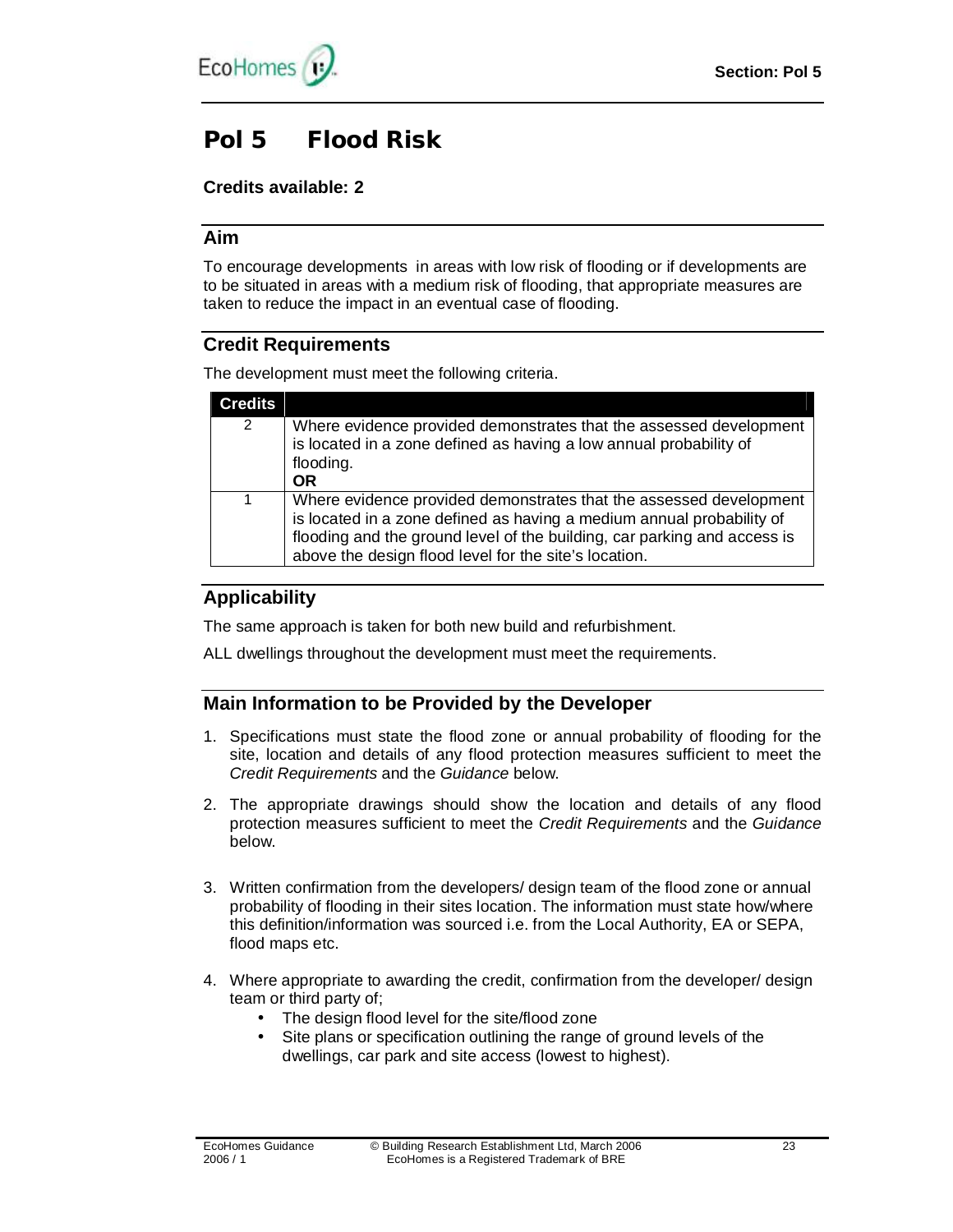

#### **Guidance**

- 1. If the details are stated in the specification, they should also be clearly indicated on the drawings.
	- Relevant drawings would be the site layout, section or similar, where the location and layout is shown and the height above design flood level is stated.
- 2. Where the assessed development is situated in a flood zone that is defined as having a **medium annual probability** of flooding, the ground level of all dwellings, and access to them and the site, are designed (or zoned) so they are at least 600mm above the design flood level of the flood zone in which the assessed development is located. (see *Guidance Note 3 and 4* below)
- 3. It is accepted that, for dwellings located in a medium flood zone, areas of the car park and site access may be allowed to flood and therefore fall below the 600mm threshold. In such cases the credit is still achievable provided safe access to the site and the dwellings can be maintained (i.e. they are 600mm above the design flood level) to ensure the dwelling/ site does not become an 'island' in the event of a flood.
- 4. Where the development has been permitted and the ground levels of the topography/infrastructure immediately adjacent to the site fall below the 600mm threshold, the credit can still be awarded. Provided there are no other practical solutions for access to the site above this level and the assessed dwellings, and access to it, meet the credit requirements. As much of the external site area as possible (or as required by LA/Flood defence agency) should be designed at or above the threshold.
- 5. None of the credits can be awarded where the assessed development has proceeded against the recommendation of the relevant Flood Defence Agency on the basis that the flooding implications are too great.

#### *Flats*

6. There is no specific guidance for flats/apartments. The standard approach should be followed.

#### *Refurbishment*

7. There is no specific guidance for refurbishment. The standard approach should be followed.

#### *Special Cases*

There are currently none for this issue.

## **Supplementary Guidance**

#### *A: United Kingdom Flood zones and Probabilities of Flooding*

Flood zones are defined in the relevant planning, policy and technical guidance documents for each country in the UK. PPG25 (England), TAN15 (Wales), SPP7 (Scotland), PPS15 (N. Ireland; note, currently in draft form only). PPS15 does not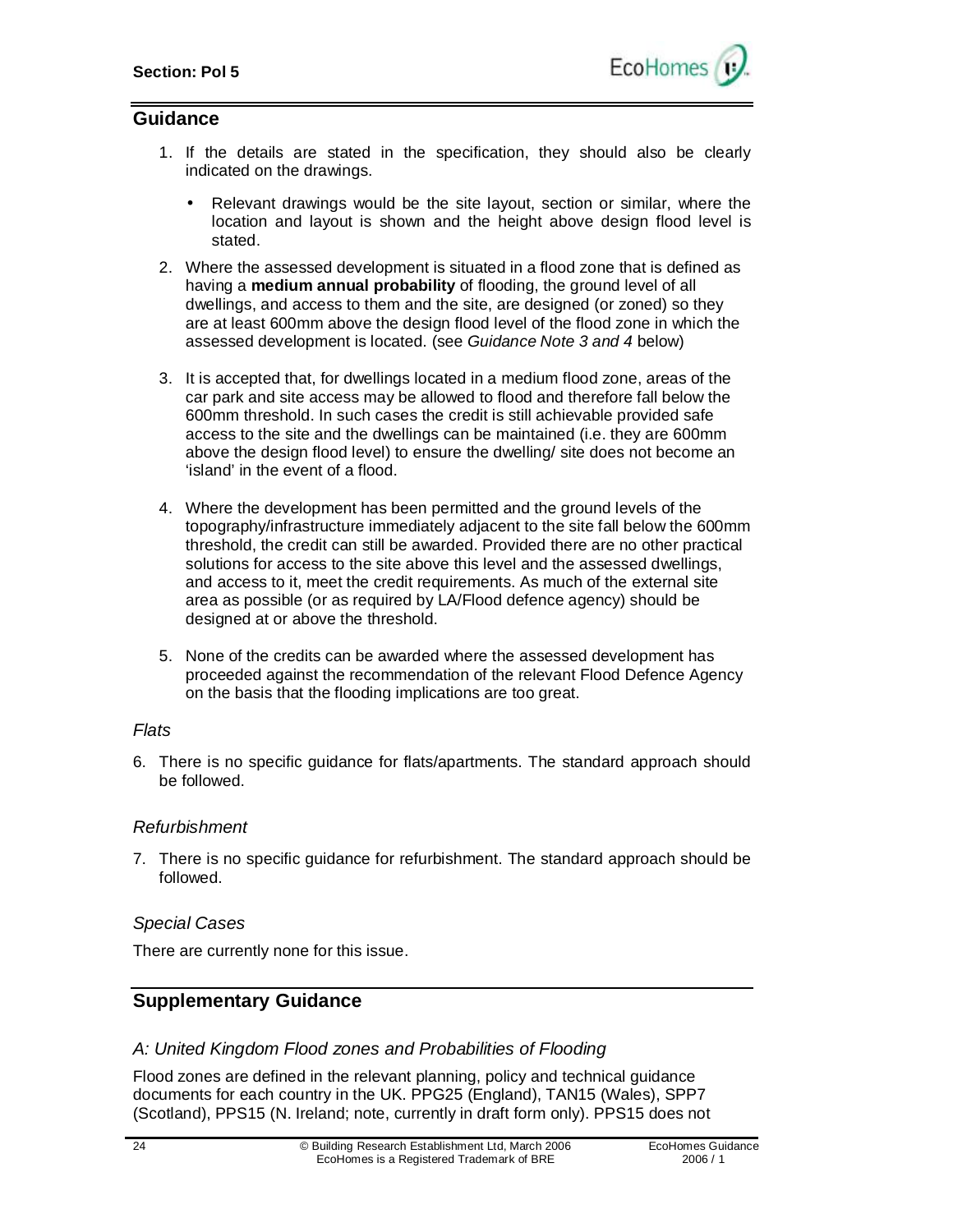

categorize flood risk zones. Therefore, in the absence of a site specific assessment of annual flooding probability, assessments in N. Ireland should use the same definitions as those outlined for England (table below).

Whilst the definitions of flood zones and probabilities of flooding are generally the same throughout the UK, there are some differences. The definitions are outlined in the table below.

| <b>Definition</b>                           | <b>England</b>                                                                                                                                                                                                                                                                                    | <b>Wales</b>                                                                                                                                                                                                                                                                                                                                      | <b>Scotland</b>                                                                                                                            |
|---------------------------------------------|---------------------------------------------------------------------------------------------------------------------------------------------------------------------------------------------------------------------------------------------------------------------------------------------------|---------------------------------------------------------------------------------------------------------------------------------------------------------------------------------------------------------------------------------------------------------------------------------------------------------------------------------------------------|--------------------------------------------------------------------------------------------------------------------------------------------|
| Low annual<br>probability of<br>flooding    | Zone 1<br>Less than 1 in 1000<br>chance of river and<br>sea<br>flooding $(0.1\%)$                                                                                                                                                                                                                 | Zone A<br>Considered to be at<br>little or no risk<br>Zone B<br>If site levels are<br>greater than the flood<br>levels used to define<br>adjacent<br>extreme flood outline.                                                                                                                                                                       | Little or no risk area<br>As defined for England                                                                                           |
| Medium annual<br>probability of<br>flooding | Zone 2<br>Between 1 in 100 and<br>1 in 1000 chance of<br>river flooding (1% -<br>0.1%) and between a<br>1 in 200 and 1 in 1000<br>chance of sea flooding<br>$(0.5\% - 0.1\%).$                                                                                                                    | Zone B<br>If site levels are not<br>greater than the flood<br>levels used to define<br>adjacent extreme<br>flood outline.<br>Zone C<br>Equal to or greater*<br>than 0.1% (river, tidal<br>or coastal flooding).<br>* For the purposes of<br>EcoHomes assume<br>upper probability of<br>flooding no greater<br>than that specified for<br>England. | Low to medium risk<br>area<br>Watercourse, tidal or<br>coastal flooding in the<br>range 0.1% - 0.5%<br>$(1:1000 - 1:200)$ .                |
| High annual<br>probability of<br>flooding   | Zone 3a High<br>Probability<br>1 in 100 or greater<br>chance of river<br>flooding $(>1%)$ and a 1<br>in 200 or greater<br>chance of flooding<br>from the sea $(>0.5\%)$ .<br>Zone 3b The<br><b>Functional</b><br>Floodplain<br>Land where water has<br>to flow or be stored in<br>times of flood. | <b>Zone C1 &amp; C2</b><br>* For the purposes of<br>EcoHomes assume<br>the same lower and<br>upper probability of<br>flooding as that<br>specified for England.                                                                                                                                                                                   | <b>Medium to high risk</b><br>areas<br>Annual probability of<br>watercourse, tidal or<br>coastal flooding:<br>greater than 0.5%<br>(1:200) |

Historic rainfall data can be obtained from the Meteorological Office. Where historic rainfall series are not available, it is now possible to generate synthetic rainfall time series for locations in the UK. (refer to BS EN752-4 for more detail).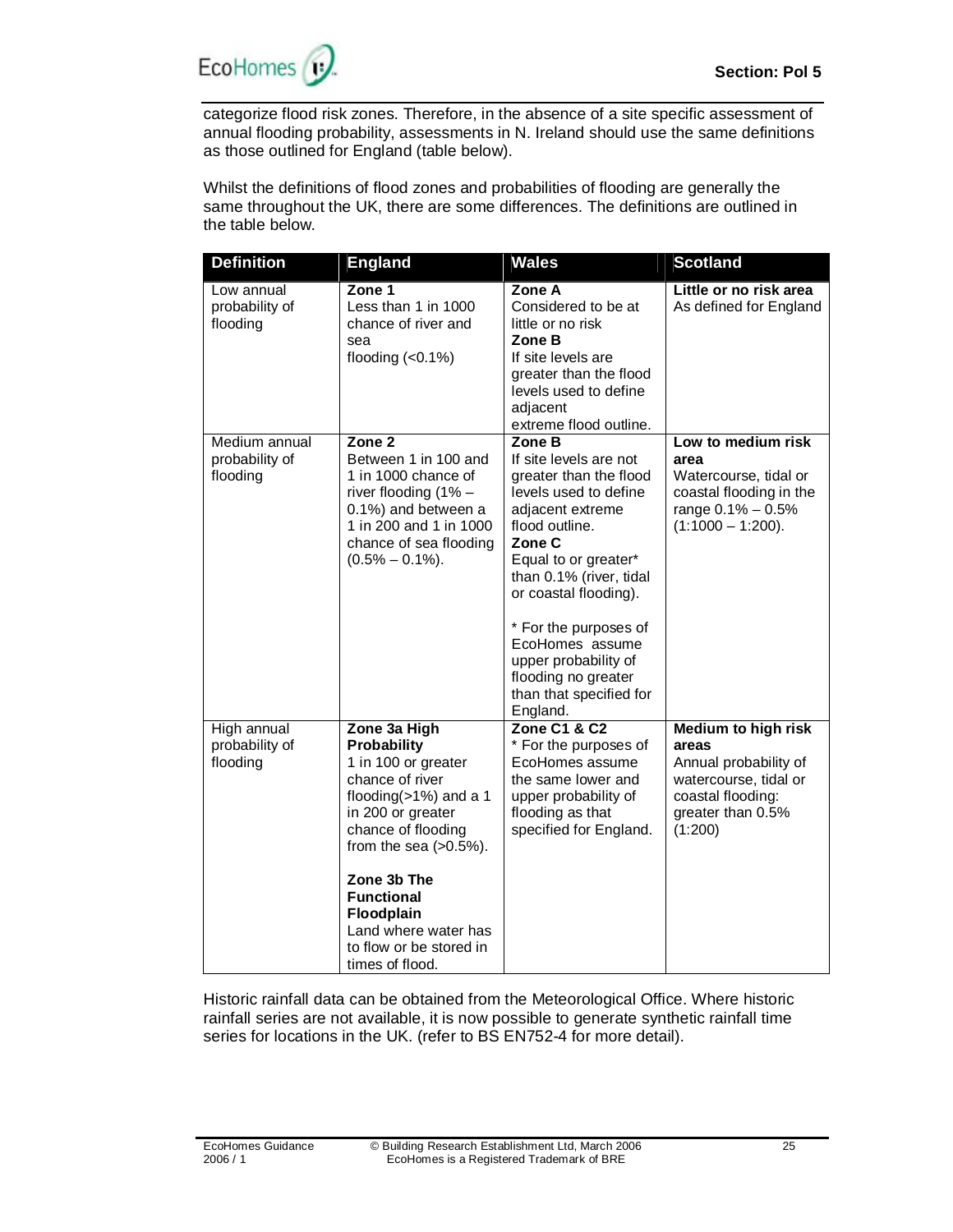

#### *B: Glossary of terms*

**Design flood level:** The maximum estimated water level during the design event. The design flood level for a site can be determined through either known historical data or modelled for the specific site.

**Design flood event:** An historic or notional flood event of a given annual flood probability, against which the suitability of a proposed development is assessed and mitigation measures, if any, are designed.

**Flood Defence Agency:** refers to either Environment Agency (England & Wales), The Scottish Environment Protection Agency (Scotland) and Rivers Agency (N. Ireland) and the local authorities and Internal Drainage Boards.

**Flood risk:** the combination of the flood probability and the magnitude of the potential consequences of the flood event.

**Flood event:** A flooding incident characterised by its peak level or flow, or by its level or flow hydrograph.

**Flood probability:** The estimated probability of a flood of given magnitude occurring or being exceeded in any specified time period.

**Flood storage:** The temporary storage of excess runoff or river flow in ponds, basins, reservoirs or on the flood plain during a flood event.

**Shoreline Management Plan:** SMP's provide a large scale assessment of the risks associated with coastal processes and presents a policy framework to reduce these risks to people and the developed, historic and natural environment in a sustainable manner.

## **Further Information**

*The Met Office* (incl. figures for UK rainfall) [www.met-office.gov.uk](http://www.met-office.gov.uk)

*British Standards Online <http://bsonline.techindex.co.uk/>*

*The Environment Agency*  [www.environment-agency.gov.uk/](http://www.environment-agency.gov.uk/)

*CIRIA*  Source control using constructed pervious surfaces (CIRIA publication C582)

## **Background**

Flooding in the United Kingdom is increasing due to more extreme weather patterns brought about by global warming. Other reasons may have to do with increased run-off from hard surfaces and from some agricultural land. Coastal flooding is exacerbated by rising sea levels, also a result of global warming.

Floods are now on average nearly twice as frequent as they were one hundred years ago.